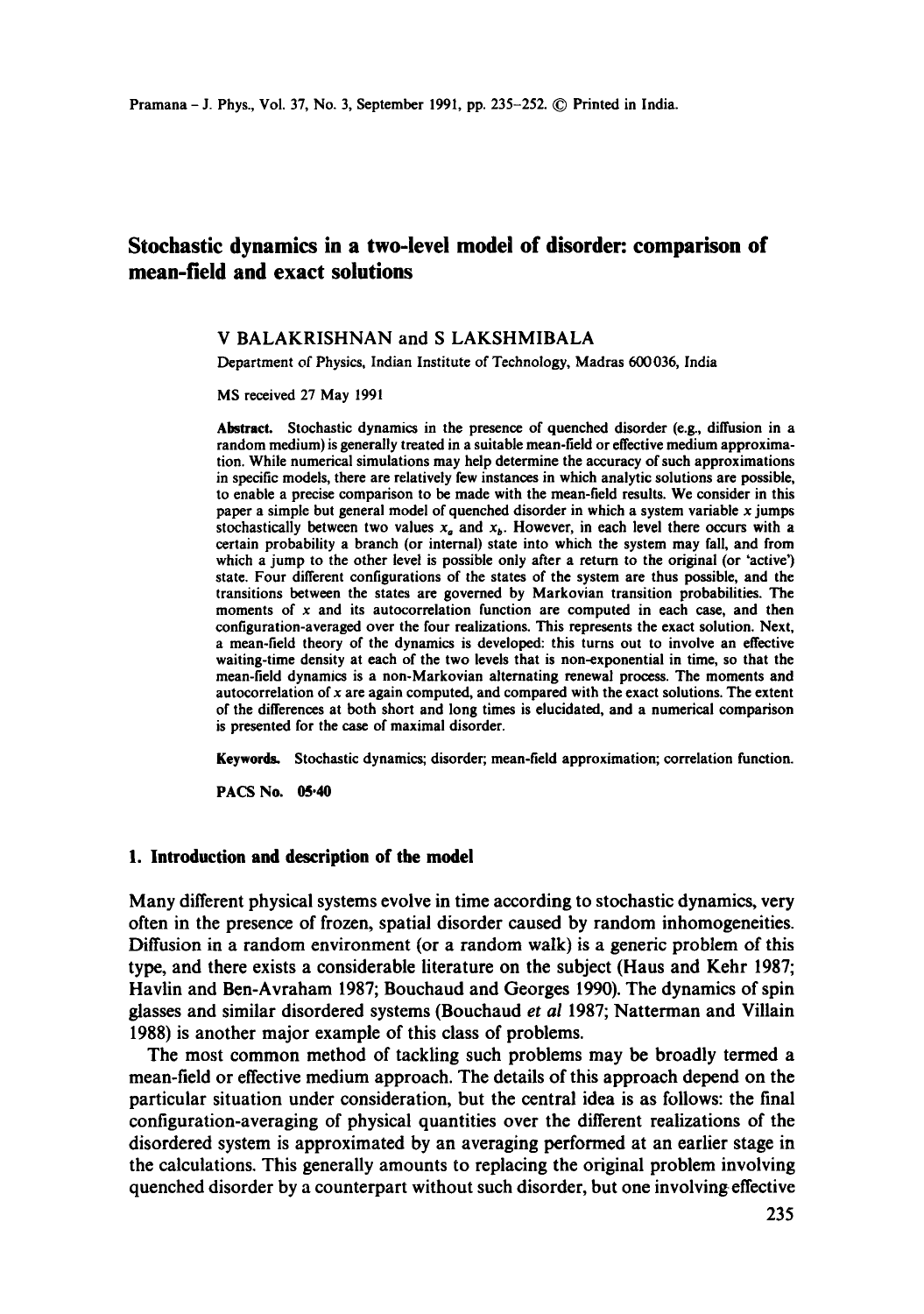parameters (such as coupling strengths, relaxation rates, etc.) that must be determined self-consistently.

While the mean-field approximation (MFA) used in the sense just described is ubiquitous, there are relatively few instances in which its accuracy can be checked directly against an exact solution: the latter are hard to come by, owing to the difficulty of performing exact configuration-averaging after the usual thermal averaging over annealed variables. Numerical simulation must therefore be resorted to, in order to judge the precision of the MFA. Now, the MFA (and suitable extensions of it) may be used to compute both static quantities (such as the equilibrium moments of some variable) as well as dynamic ones (such as time correlation functions). The accuracy of the latter in the MFA is even more difficult to estimate than that of the static averages, in the absence of reliable information on precisely how the MFA distorts the exact dynamical time scales (such as the relaxation rates) of the problem.

In view of these considerations, it is of interest to analyze a simple model of disorder in which both an exact configuration averaging as well as an MFA can be carried out, for static as well as time-dependent moments. This is the purpose of this paper. The model we consider is a two-level system; it is well-known that such systems can be tailored to model a surprisingly large variety of physical situations in statistical and chemical physics, resonance spectroscopy, etc. We shall use the language of the random walk in continuous time of a classical particle, although the origin of the inter-level transitions may be quantum mechanical: we shall be concerned solely with the resulting stochastic dynamics in terms of given transition probabilities. It will be apparent that the formalism to be discussed can be modified in a straightforward manner to apply to diverse situations in reaction rate theory, molecular relaxation, two-layer dispersion phenomena, etc.

The system we consider has two possible levels, in which some physical quantity x takes on values  $x_a$  and  $x_b$  respectively. The stochastic variable  $x(t)$  jumps between  $x_a$  and  $x_b$  at random instants of time. If there are unique states a and b in which  $x = x_a$  and  $x = x_b$  respectively, and the waiting time density in each state is an exponential function of time,  $\lambda \exp(-\lambda t)$ , then  $x(t)$  is simply the well-known dichotomic Markov process (or telegraph process) (Barucha-Reid 1960). However, we are interested in introducing and evaluating the effects of quenched disorder on static and time-dependent averages. Accordingly, we suppose that there can be an additional internal state  $\alpha$  (respectively,  $\beta$ ) in some realizations of the system to which a transition can occur from the state a (respectively b). (One may call the internal states  $\alpha$  and  $\beta$ branches, or passive/quiescent/immobile states, in contrast to the principal/active/ mobile states a and b, the terminology depending on the system being modelled). In other words, there is a probability  $\sigma$  ( $0 < \sigma < 1$ ) that the branch  $\alpha$  (or  $\beta$ ) is present, and a probability  $(1 - \sigma)$  that it is not. The parameter  $\sigma$  is a measure of the quenched randomness in the possible configurations of the states of the system. In this simple model, there are just four configurations, labelled A, B, C and D, as depicted in figure 1. Denoting the *a priori* probability of the occurrence of the realization R  $(R = A, B, C \text{ or } D)$  by  $\pi_R$ , we have

$$
\pi_{A} = (1 - \sigma)^{2}, \quad \pi_{B} = \pi_{C} = \sigma(1 - \sigma), \quad \pi_{D} = \sigma^{2}.
$$
 (1)

We assume that the variable x has the same value  $x_a$  (respectively,  $x_b$ ) in the principal state a and branch state  $\alpha$  (respectively, in b and  $\beta$ ): we want to analyze the effects of possible internal transitions between a and  $\alpha$ , and similarly between b and  $\beta$ ,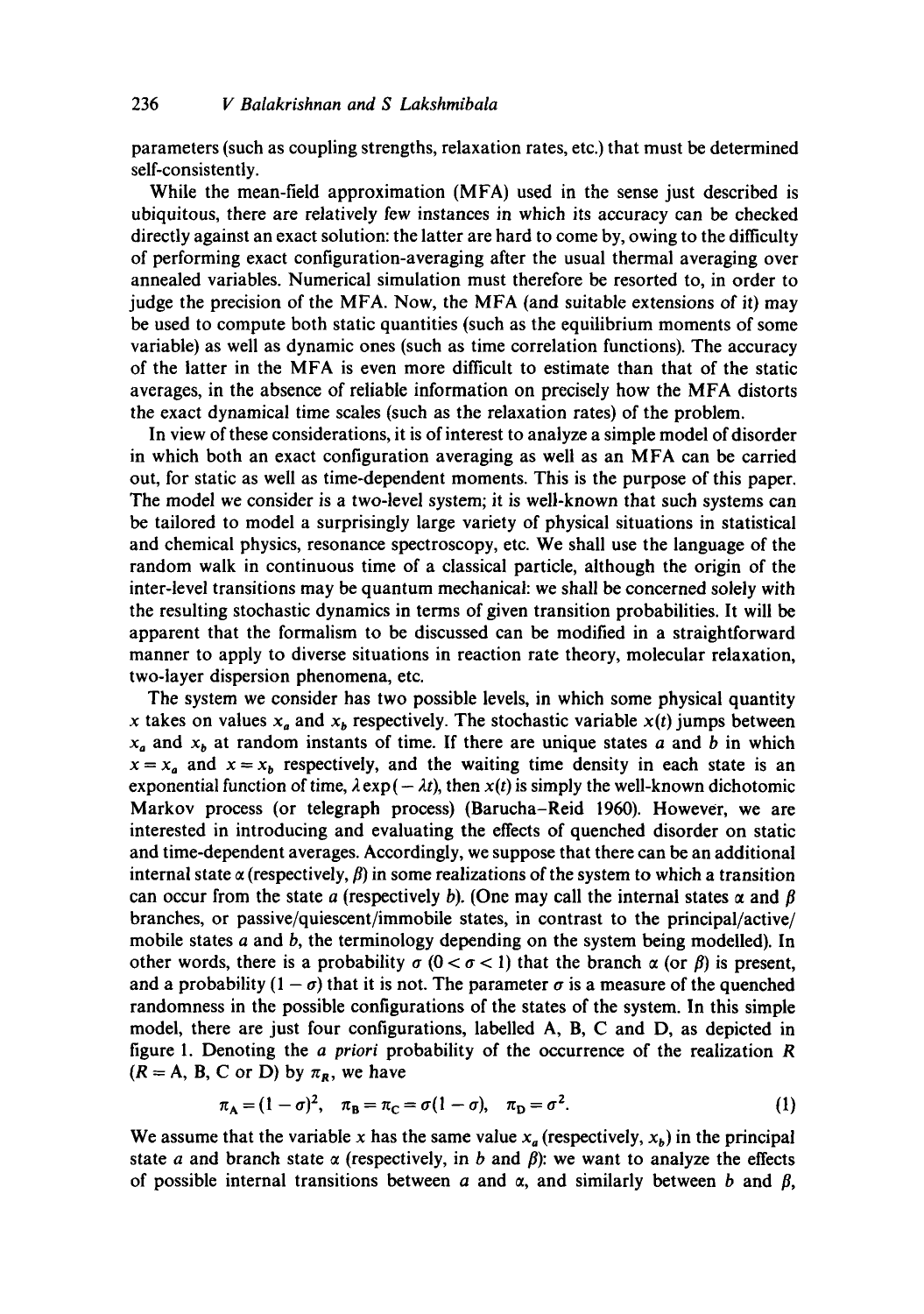

**Figure 1.** The states in the four configurations **A, B, C and D** of the system, and the rates for transitions between them.

intermixed with the  $a \leftrightarrow b$  transitions that cause changes in the value of the observable x, configuration-averaged over the realizations **A, B, C and D** of the system. We note (see figure 1) that direct transitions from the branch state  $\alpha$  to b (or  $\beta$ ), or from  $\beta$  to a (or  $\alpha$ ), do not occur in the model. The system has to pass from  $\alpha$  (respectively,  $\beta$ ) to the principal state  $a$  (respectively, b) before jumping to the other principal state  $b$ (respectively, a).

The dynamics in each of the realizations is that of a random walk on a (very short) linear chain (of just 2 sites in A, 3 sites in B and C, and 4 in D). We may, in the simplest instance, assume the random walk to the Markovian, with a basic transition rate k.\* This is the transition rate for jumps out of every initial state for which only a single final state is accessible: namely,  $a \rightarrow b$  and  $b \rightarrow a$  in A;  $\alpha \rightarrow a$  and  $b \rightarrow a$  in B;  $a \rightarrow b$  and  $\beta \rightarrow b$  in C; and  $\alpha \rightarrow a$  and  $\beta \rightarrow b$  in D. On the other hand, the total jump rate out of an initial state for which neighbouring final states exist on both sides is 2k, and this applies to the state  $a$  in realization B;  $b$  in C; and both  $a$  and  $b$  in D.

At this stage we can widen the scope of applicability of our model by incorporating a possible asymmetry between the branch states  $\alpha$  and  $\beta$ , on the one hand, and the principal states a and b, on the other, as follows. Let  $\rho(0 < \rho < 1)$  denote the a priori probability of a transition from a to its branch  $\alpha$  (respectively, from b to  $\beta$ ), while  $(1-\rho)$  is the *a priori* probability of a transition to the other principal state b (respectively, a). The  $a \rightarrow \alpha$  and  $a \rightarrow b$  transition rates in realization B are then  $2k\rho$ and  $2k(1 - \rho)$  respectively, and similar considerations apply to realizations C and D. All the transition rates are shown in figure 1. The value  $\rho = 1/2$  corresponds to the unbiased case. Other values of  $\rho$  represent an asymmetry that may be caused, for instance, by asymmetric energy barriers between principal and branch states. We note that the case  $\rho = 1/2$  is not that of a uniformly biased random walk on the sites

**<sup>\*</sup>** This assumption can be relaxed, and the underlying dynamics can itself be made non-Markovian, but this is not the purpose of the present paper.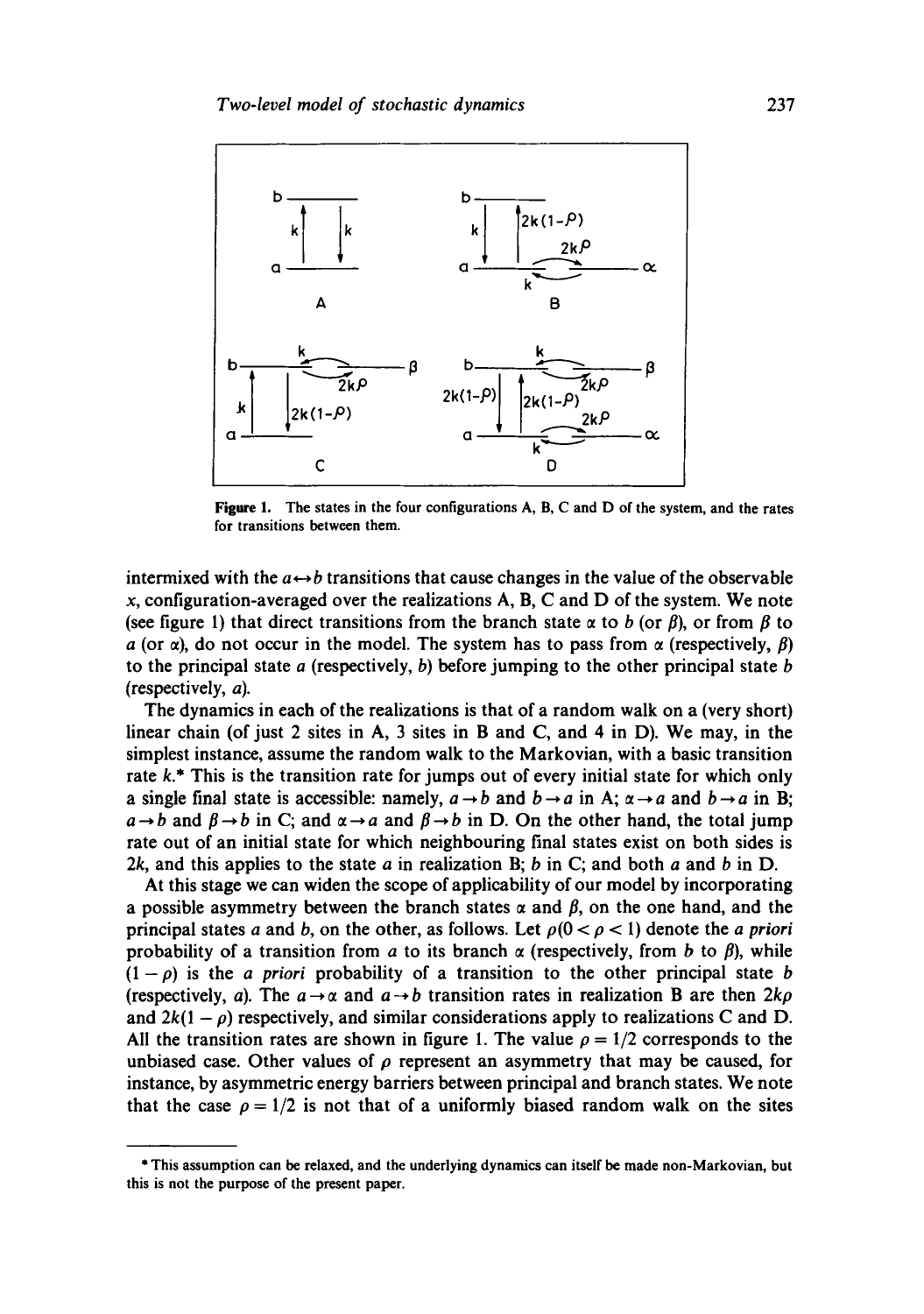concerned. The parameters  $\rho$  and  $\sigma$  represent, respectively, the effects of asymmetry (in the sense just described) and disorder.

In the next section, we solve the simple random walk problem on each realization, and carry out the exact configuration averaging for the equilibrium moments of  $x$ and for its autocorrelation function. In § 3, we develop the MFA appropriate to the model at hand, and compute the same quantities in the MFA. We then compare the results of the MFA with the exact solutions, and comment on the differences between the two.

# **2. Exact solution**

## *2.1 The probability distributions*

In each realization of the system, the random walk between the states is a stationary Markov process with transition rates as shown in figure 1. Let  $P_R(i, t|j)$  be the conditional probability (in realization  $R$ ) of being in the state *i* at time *t*, given the initial state j at  $t = 0$ . (Here *i, j* run over the states occurring in *R*.) Let  $\bar{P}_R(i, u|j)$  be the Laplace transform of  $P_R(i, t|j)$ , and let  $P_R(u, j)$ ,  $\delta(j)$  denote column vectors with elements

$$
[\mathbf{P}_R(u,j)]_i = \tilde{P}_R(i,u|j), \quad [\delta(j)]_i = \delta_{ij}.
$$
 (2)

Then the master equation for  $P_R$  reads

$$
(\mathbf{u} - W_R)\mathbf{P}_R = \delta,\tag{3}
$$

where the off-diagonal elements of the transition matrix  $W_R$  in each realization are the transition rates shown in figure 1. ( $W_{ij}$  is the  $i \rightarrow j$  transition rate.) The diagonal elements are given by  $W_{jj} = -\sum_{i \neq j} W_{ij}$ . The solution to (3) is given by

$$
\mathbf{P}_R = G_R \delta,\tag{4}
$$

where

$$
G_R = (u - W_R)^{-1}.\tag{5}
$$

In other words, the column vector  $P_R(u, j)$  is just the jth column of the resolvent matrix  $G_R$ . The latter is given, for each of the realizations, in Appendix A. We note the following salient features of the solution.

There is an obvious symmetry between realizations B and C. The latter is obtained from the former by the substitutions  $\alpha \rightarrow \beta$ ,  $a \rightarrow b$ ,  $b \rightarrow a$ . In realization D, all expressions are invariant under the simultaneous interchanges  $a \leftrightarrow b$ ,  $\alpha \leftrightarrow \beta$ .

The equilibrium or stationary distribution in each realization is simply the residue at  $u = 0$  of  $P_R$ , and can be read off from  $G_R$  (or obtained directly from figure 1, using detailed balance). We get

$$
P_A^{st}(a) = P_A^{st}(b) = 1/2;
$$
  
\n
$$
P_B^{st}(\alpha) = P_C^{st}(\beta) = 2\rho/3,
$$
  
\n
$$
P_B^{st}(a) = P_C^{st}(b) = 1/3,
$$
  
\n
$$
P_B^{st}(b) = P_C^{st}(a) = 2(1 - \rho)/3;
$$
  
\n
$$
P_D^{st}(\alpha) = P_D^{st}(\beta) = \rho/(1 + 2\rho),
$$
  
\n
$$
P_D^{st}(a) = P_D^{st}(b) = 1/2(1 + 2\rho).
$$
  
\n(6)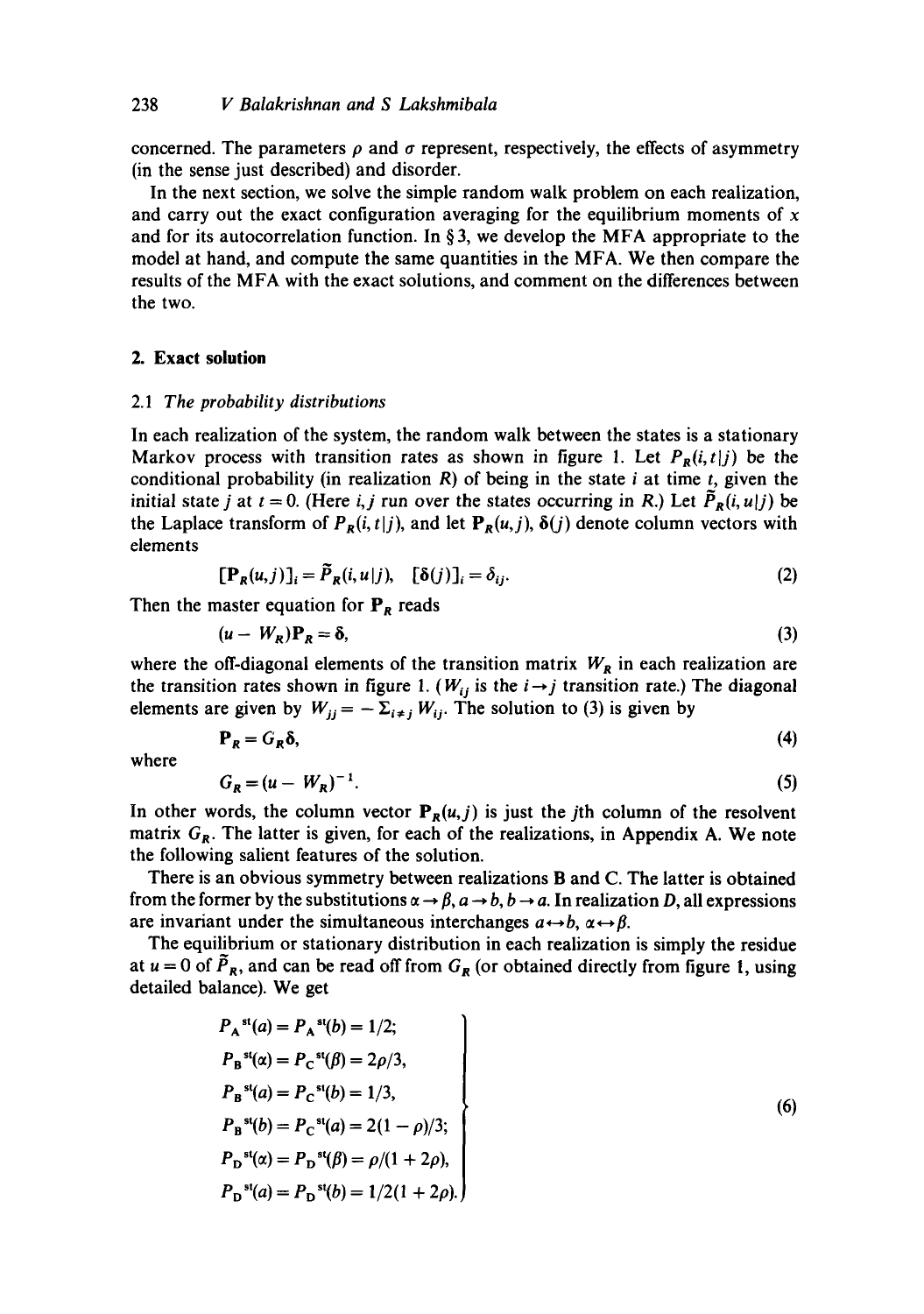The relaxation rates (the rates at which the  ${P_R(i,t|j)}$  tend to the stationary distributions  $\{P_{\mathbf{R}}^{st}(i)\}\)$ , i.e., the eigenvalues of  $-W_{\mathbf{R}}$  are as follows: 2k in A: k and 3k in B and C: and k  $(1 + 2\rho)$ , k  $(5/2 - \rho + r)$ , k $(5/2 - \rho - r)$  in D, where

$$
r = (9/4 - \rho + \rho^2)^{1/2}.
$$
 (7)

#### *2.2 Equilibrium moments and variance*

The moments of the physical observable  $x$  in a given realization are defined by

$$
\langle x^n(t) \rangle_R = \sum_{i,j} x_i^n P_R(i,t|j) P_R^{st}(j). \tag{8}
$$

As the stochastic process is a stationary one, these moments are actually timeindependent (as may be verified by explicit calculation), and (8) reduces to

$$
\langle x^n \rangle_R = \sum_i x_i^n P_R^{st}(i). \tag{9}
$$

We find

$$
\langle x^{n} \rangle_{A} = \langle x^{n} \rangle_{D} = (1/2)(x_{a}^{n} + x_{b}^{n}),
$$
  
\n
$$
\langle x^{n} \rangle_{B} = (1/3)[(1 + 2\rho)x_{a}^{n} + 2(1 - \rho)x_{b}^{n}],
$$
  
\n
$$
\langle x^{n} \rangle_{C} = (1/3)[2(1 - \rho)x_{a}^{n} + (1 + 2\rho)x_{b}^{n}].
$$
\n(10)

The exact configuration-averaged moments are defined by

$$
\langle\!\langle x^n \rangle\!\rangle = \sum_{R} \pi_R \langle x^n \rangle_R. \tag{11}
$$

Using (1) for the  $\pi_R$ , we get at once

$$
\langle\!\langle x^n \rangle\!\rangle = (1/2)(x_a^n + x_b^n),\tag{12}
$$

a not unexpected result. On the other hand, the variance of  $x$  involves squaring the mean in each R and then averaging over R with the weights  $\pi_R$ , and we may anticipate a deviation from the value  $(x_a - x_b)^2/4$  which we would expect at first sight. We find, defining  $\langle (\Delta x)^2 \rangle = \langle x^2 \rangle - \langle x \rangle^2$  as usual,

$$
\langle (\Delta x)^2 \rangle_A = \langle (\Delta x)^2 \rangle_D = (1/4)(x_a - x_b)^2,\tag{13}
$$

but

$$
\langle (\Delta x)^2 \rangle_B = \langle (\Delta x)^2 \rangle_C
$$
  
=  $(2/9)(x_a - x_b)^2 (1 - \rho)(1 + 2\rho).$  (14)

Hence the exact configuration-averaged variance of  $x$  is

$$
\langle (\Delta x)^2 \rangle = \sum_{R} \pi_R \langle (\Delta x)^2 \rangle_R
$$
  
= (1/4)(x<sub>a</sub> - x<sub>b</sub>)<sup>2</sup> [1 – (2/9)σ(1 – σ)(1 – 4ρ)<sup>2</sup>]. (15)

The factor in square brackets in (15) will turn out to be the measure of the deviation of the MFA from the exact solution.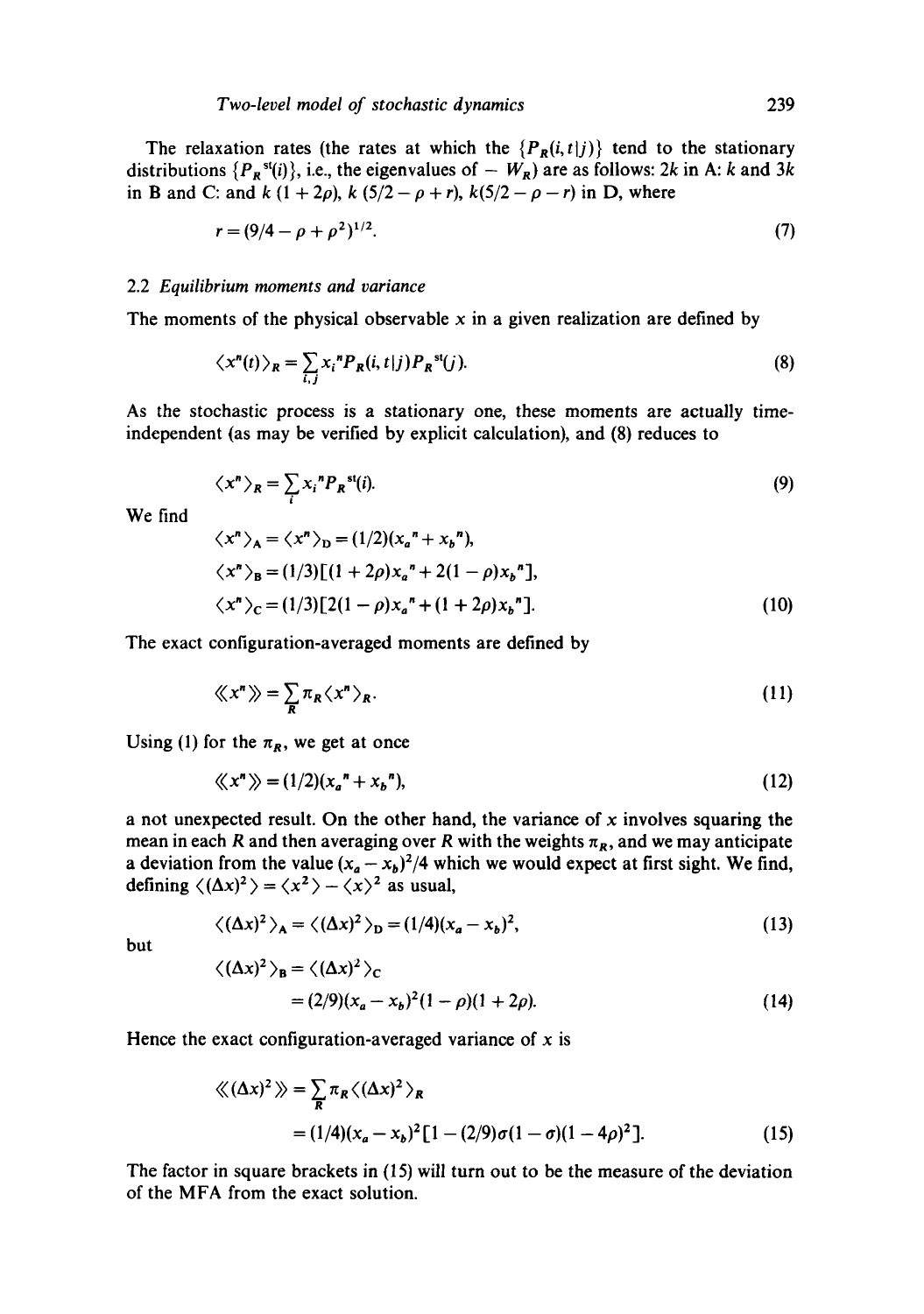## 2.3 *Correlation function*

The exact expression for the autocorrelation function of  $x$  is

$$
C(t) = \sum_{R} \pi_R C_R(t),
$$
\n(16)

where

$$
C_R(t) = \langle x(0)x(t) \rangle_R
$$
  
=  $\sum_{i,j} (x_i - \langle x \rangle_R)(x_j - \langle x \rangle_R) P_R(i, t|j) P_R^{st}(j).$  (17)

The expressions obtained for  $C_R(t)$  ( $R = A, B, C, D$ ) are recorded in Appendix A. Using these, we obtain the result

$$
C(t) = (1/4)(x_a - x_b)^2 \left[ (1 - \sigma)^2 \exp(-2kt) + (16/9)\sigma(1 - \sigma) \times (1 - \rho)(3\rho \exp(-kt) + (1 - \rho)\exp(-3kt)) + \sigma^2 \exp(-\frac{5}{2} - \rho)kt) \times \left( \cosh(rkt) + \frac{(8\rho - 2\rho^2 - 3/2)}{r(1 + 2\rho)} \sinh(rkt) \right) \right],
$$
 (18)

where  $r = (9/4 - \rho + \rho^2)^{1/2}$  as defined in (7). We note that  $C(0) = \langle (\Delta x)^2 \rangle$ , and that  $C(t) \rightarrow 0$  when  $t \rightarrow \infty$ , as required.

In the unbiased case (i.e., for  $\rho = 1/2$ ), (18) simplifies to

$$
C(t) = (1/4)(x_a - x_b)^2 [(1 - \sigma)^2 \exp(-2kt) + (4/3)\sigma(1 - \sigma)
$$
  
× (exp(-kt) + (1/3)exp(-3kt)) +  $\sigma^2$ exp(-2kt)(cosh $\sqrt{2kt}$   
+ (1/ $\sqrt{2}$ )sinh $\sqrt{2kt}$ ]. (19)

#### **3. Mean-field approximation and comparison with exact solution**

## 3.1 *Effective waiting-time density*

The mean-field approximation (MFA) in problems of this sort consists of deriving an effective, configuration-averaged waiting-time density (Cox 1962) for a transition from one site to another (here, from the level  $x_a$  to the level  $x_b$ , and vice versa). This WTD is common to all the sites (levels), as it is already configuration-averaged. Translation invariance (here, symmetry between  $x_a$  and  $x_b$ ) is thus implicit in the MFA right from the start, whereas in the exact solution it is restored only after the final configuration-averaging. Our aim is to develop an MFA that is as accurate as possible: In the present instance, this objective makes it more involved than the exact solution itself, but this will not, of course, be the case in more realistic cases of disorder. The effort we expend in developing the MFA in what follows should be regarded in this light.

Let us consider the WTD for a jump in the value of x from  $x_a$  to  $x_b$  in each of the realizations. (The same WTD would apply to a jump from  $x<sub>b</sub>$  to  $x<sub>a</sub>$ , as explained above.) This WTD is a conditional probability density: Given that the value  $x = x_a$ has just been attained at  $t = 0$ , it is the probability density for the next change to the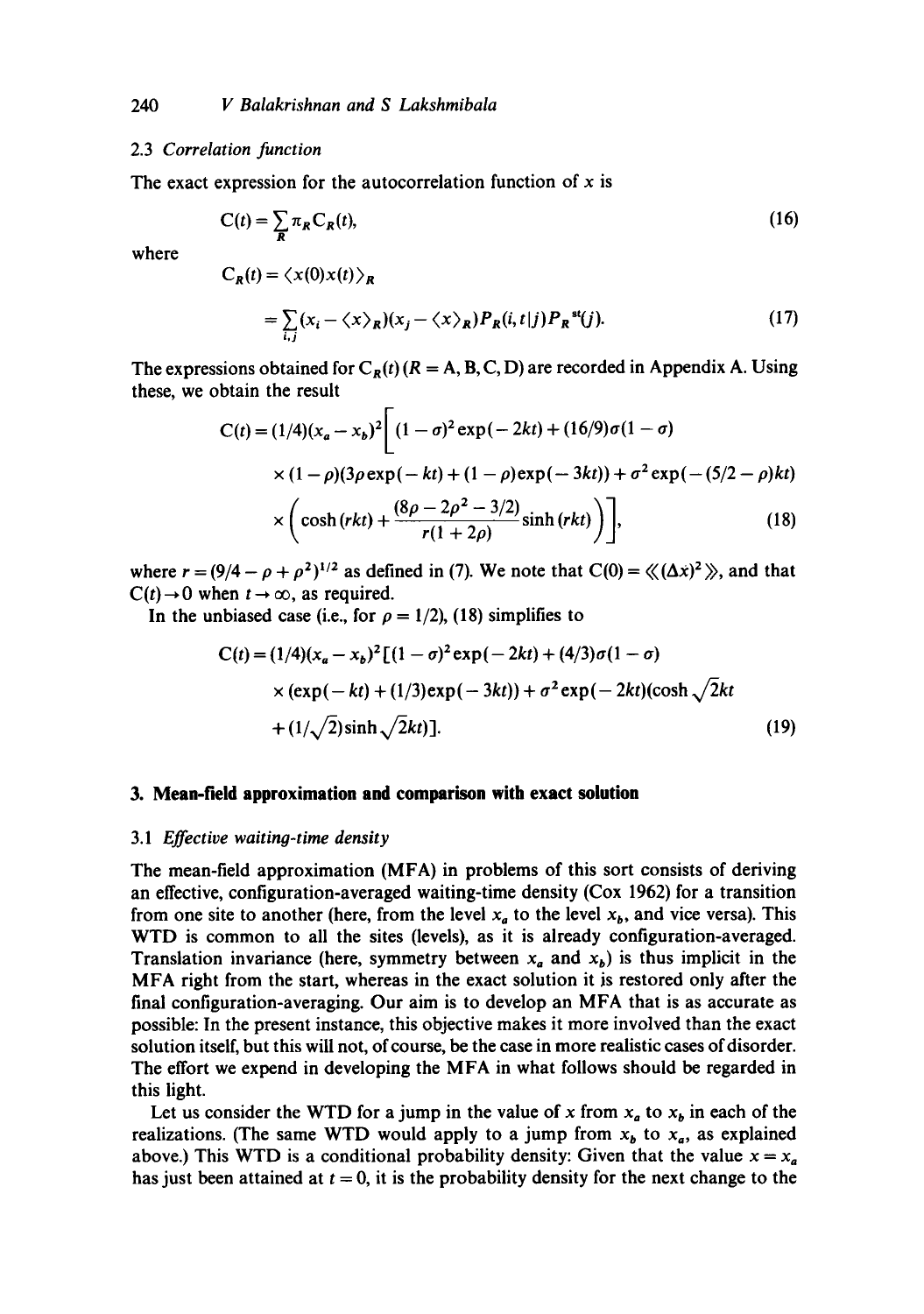value  $x_b$  to occur in the interval  $(t, t + dt)$ . In realizations A and C (in which the branch  $\alpha$  is absent), this WTD is simply the exponential corresponding to the total rate  $k$  of transitions out of the state  $a$ , namely,

$$
\phi(t) = k \exp(-kt). \tag{20}
$$

In realizations B and D (see figure 1), the WTD for a change in the value of  $x$  from  $x_a$  to  $x_b$  is obviously no longer given by  $\phi(t)$ . If x has just attained the value  $x_a$  at  $t = 0$ , this means that a transition from b to a has just occurred at  $t = 0$ . (Recall that  $x = x_a$  in state  $\alpha$  as well as in state a, and that a direct transition from b to  $\alpha$  cannot occur.) However, in view of the Markovian nature of the transitions, it does not matter how the system reached the state a at  $t = 0$ . What matters is that the system has just attained the state a at  $t = 0$ . The WTD we need is then the first passage time density to go from state a (commencing at  $t = 0$ ) to state b (at time t). Let us denote this density by  $\phi_{ab}(t)$ . This quantity is found as follows. We note that the total rate of transitions out of the state  $a$  is 2k. This implies (as the process is Markovian) a WTD

$$
\chi(t) = 2k \exp(-2kt) \tag{21}
$$

for the totality of transitions out of the state a. Since  $\rho$  and  $(1 - \rho)$  are the respective bias factors for  $a \rightarrow \alpha$  and  $a \rightarrow b$  transitions, the WTD for a jump from a to  $\alpha$  (without going to b) is  $\rho\chi(t)$ , while that for a jump from a to b (without going to  $\alpha$ ) is  $(1 - \rho)\chi(t)$ . Now, the first passage from  $a$  to  $b$  can occur after an arbitrary number of excursions from a to  $\alpha$  and back to a. Therefore the density  $\phi_{ab}(t)$  is given by the renewal type equation

$$
\phi_{ab}(t) = (1 - \rho)\chi(t) + \int_0^t dt_2 \int_0^{t_2} dt_1 [\rho \chi(t_1) \phi(t_2 - t_1) \phi_{ab}(t - t_2)]. \tag{22}
$$

The first term on the right represents a direct jump from  $a$  to  $b$  without an excursion to  $\alpha$ . The second term includes all possible excursions  $a \rightarrow \alpha \rightarrow a$  before the transition to b, the factor  $\phi(t_2 - t_1)$  being the propagator for the return from  $\alpha$  to a. As the factors in the renewal equation are in convolution, we use the Laplace transforms  $\phi$ ,  $\tilde{\chi},~\phi_{ab}$  etc., where

$$
\widetilde{\phi}(u) = \int_0^\infty dt \, \phi(t) \exp(-ut). \tag{23}
$$

Equation (22) then yields

$$
\tilde{\phi}_{ab} = (1 - \rho)\tilde{\chi}/(1 - \rho\tilde{\phi}\tilde{\chi}).\tag{24}
$$

Inserting the expressions  $\tilde{\phi}(u) = k(u + k)^{-1}$  and  $\tilde{\chi}(u) = 2k(u + 2k)^{-1}$  in (24) and inverting the transform, we find

$$
\phi_{ab}(t) = 2k(1-\rho) \exp(-3kt/2) \left[ \cosh\left(\frac{kt}{2}(1+8\rho)^{1/2}\right) - (1+8\rho)^{-1/2} \sinh\left(\frac{kt}{2}(1+8\rho)^{1/2}\right) \right].
$$
\n(25)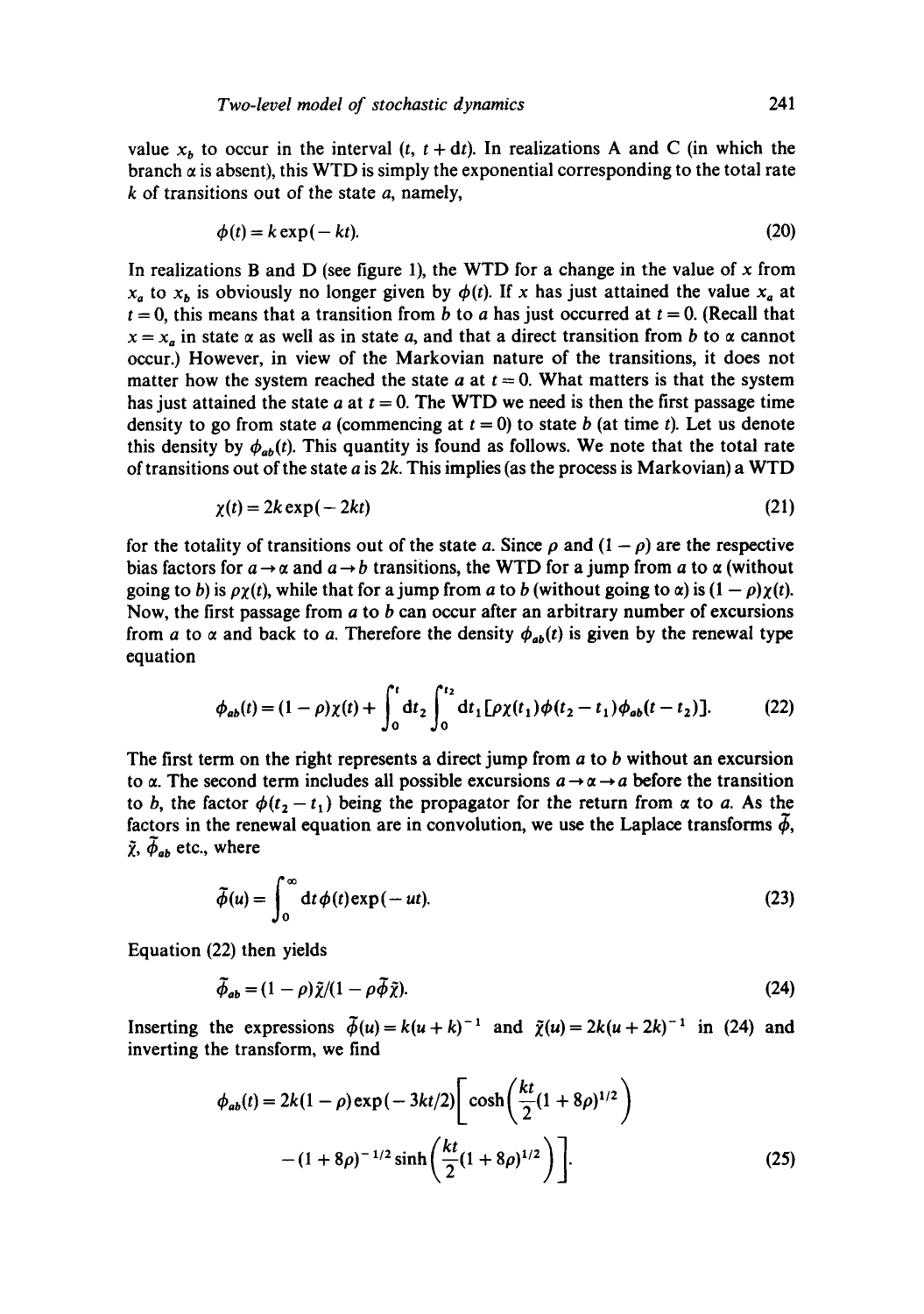This is the WTD for a jump from  $x_a$  to  $x_b$  (or vice versa) when there is a branch state at the initial level.

The effective WTD for a jump from  $x_a$  to  $x_b$  (or vice versa) is obtained by configuration averaging the WTD's obtained above. This is the mean field approximation in the problem at hand. Since  $\sigma$  is the probability that a branch state is present at the initial level, we get for the effective WTD  $\psi(t)$  in the MFA the expression

$$
\psi(t) = (1 - \sigma)\phi(t) + \sigma\phi_{ab}(t) \tag{26}
$$

where  $\phi$  and  $\phi_{ab}$  are given by (20) and (25) respectively. For ready reference, we note that the transform of  $\psi$  is given in terms of  $\phi$  and  $\tilde{\chi}$  by the expression

$$
\tilde{\psi} = (1 - \sigma)\tilde{\phi} + \frac{\sigma(1 - \rho)\tilde{\chi}}{(1 - \rho\tilde{\phi}\tilde{\chi})}.
$$
\n(27)

This will be used in the calculations to follow. We note that, at  $u = 0$ ,  $\tilde{\phi} = \tilde{\gamma} = \tilde{\psi} = 1$ , so that all these WTD's arc properly normalized.

We shall need also the first waiting time density (Cox 1962) (FWTD)  $\psi_1(t)$  for a change in the value of x: given that the value of x is found to be  $x_a$  (or  $x_b$ ) at some arbitrary origin of time  $t = 0$ ,  $\psi_1(t)dt$  is the probability that the first (i.e., next) change in the value of x occurs in  $(t, t + dt)$ .  $[(\psi(t)dt, \text{ on the other hand, is the probability}]$ that the next change in the value of x occurs in  $(t, t + dt)$ , given that a change has just occurred at  $t = 0$ .] It is evident that at very long times the averages to be computed will not be sensitive to the precise form of  $\psi_1$ . As far as this asymptotic regime is concerned, we could in fact take  $\psi_1(t)$  to be  $\psi(t)$  itself (a procedure that would be rigorously correct only for a purely exponential density, which  $\psi(t)$  is not.) However, we are interested in developing an MFA that describes the actual dynamics as accurately as possible. (See also the remarks at the end of  $\S 3.4$ .) With this aim in mind, we deduce an expression for  $\psi_1$  as follows.

When there is no branch state  $\alpha$  present, the WTD to jump from  $x_a$  to  $x_b$  is just  $\phi(t) = k \exp(-kt)$ , as we have seen already. This is an exponential density, and the corresponding FWTD is therefore  $\phi(t)$  itself\*. When the branch  $\alpha$  is present, let the FWTD for a jump from  $x_a$  to  $x_b$  be denoted by  $\Phi(t)$ . Then the configuration-averaged FWTD that we must use in the MFA is given, in a manner analogous to (26), by

$$
\psi_1(t) = (1 - \sigma)\phi(t) + \sigma\Phi(t). \tag{28}
$$

To find  $\Phi(t)$  we argue as follows. If we find that  $x = x_a$  at the arbitrary instant of time  $t = 0$ , the system could actually be either in state a or in the branch state  $\alpha$ , with probabilities in the ratio

$$
P_{\mathbf{B}}^{\mathbf{st}}(a)/P_{\mathbf{B}}^{\mathbf{st}}(\alpha) = P_{\mathbf{D}}^{\mathbf{st}}(a)/P_{\mathbf{D}}^{\mathbf{st}}(\alpha) = 1/(2\rho),\tag{29}
$$

from (6). Now, if the system is in state a, the WTD to jump to b is  $\phi_{ab}(t)$ , already found in (25). This is also the first waiting time density (FWTD) from an arbitrary

<sup>\*</sup> This is a well-known result (see, e.g., Cox 1962; Cox and Miller 1965). A renewal process with an exponential WTD is one in which the transition probability density is a constant  $(\lambda, say)$ ; in any interval of time dt, the probability of a transition is  $\lambda dt$ . Successive events are uncorrelated, which is why the FWTD turns out to be the WTD itself in this case.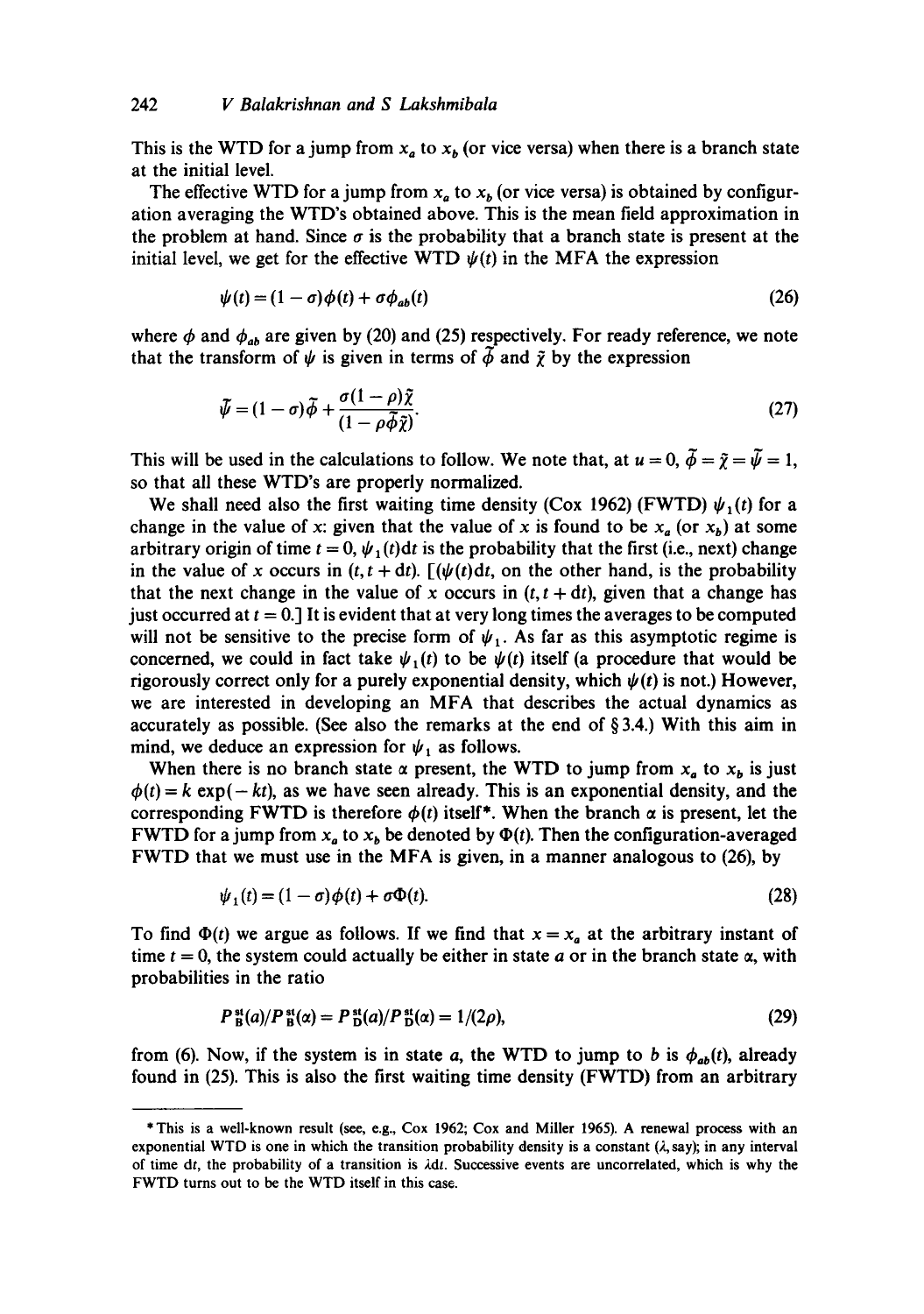origin of time  $t = 0$  to go from the initial state a to the state b, because any transition out of the state a is governed by the exponential density  $\chi(t)$  (in other words, the underlying dynamics is Markovian.) If the system happens to be in the state  $\alpha$  at  $t = 0$ , the WTD to go from  $\alpha$  to b is the first passage time density to go from  $\alpha$  to b, which we denote by  $\phi_{ab}(t)$ . Again this is also the FWTD for going from  $\alpha$  to b from an arbitrary origin of time  $t = 0$ , because any transition out of  $\alpha$  is governed by the exponential density  $\phi(t)$ . Since the only possible direct transition from  $\alpha$  is to the state a, and this transition is governed by the density  $\phi(t)$ , we see that the first passage time density from  $\alpha$  to b is given by the convolution

$$
\phi_{ab}(t) = \int_0^t dt_1 \, \phi(t_1) \, \phi_{ab}(t - t_1). \tag{30}
$$

(We recall that  $\phi_{ab}(t)$  is the first passage time density to go from a to b in the presence of the branch state  $\alpha$ .) Hence the transform of  $\phi_{ab}$  is given by

$$
\tilde{\phi}_{ab} = \tilde{\phi}\,\tilde{\phi}_{ab},\tag{31}
$$

where  $\tilde{\phi}_{ab}$  is given by (24). Putting together the foregoing, the transform of  $\Phi(t)$  is given by

$$
\tilde{\Phi} = r_a \tilde{\phi}_{ab} + r_a \tilde{\phi}_{ab},\tag{32}
$$

where the weight factors  $r_a$  and  $r_a$  satisfy  $r_a + r_a = 1$ ,  $r_a/r_a = 1/(2\rho)$ . Hence

$$
\tilde{\Phi} = \frac{(1 - \rho)(1 + 2\rho\tilde{\phi})\tilde{\chi}}{(1 + 2\rho)(1 - \rho\tilde{\phi}\tilde{\chi})}.
$$
\n(33)

Using the expressions for  $\tilde{\phi}$  and  $\tilde{\chi}$  and inverting the transform, we find

$$
\Phi(t) = \frac{2k(1-\rho)}{(1+2\rho)} \exp(-3kt/2) \left[ \cosh\left(\frac{kt}{2}(1+8\rho)^{1/2}\right) + \frac{(4\rho-1)}{(1+8\rho)^{1/2}} \sinh\left(\frac{kt}{2}(1+8\rho)^{1/2}\right) \right].
$$
\n(34)

Finally,  $\psi_1(t)$ , the FWTD sought, is given by the weighted sum of  $\phi(t)$  and  $\Phi(t)$ , as in (28). We note that  $\bar{\psi}_1(0)$  is also equal to unity, so that  $\psi_1(t)$  is a normalized density.

It is of interest to look at the mean times (first moments) corresponding to the different normalized densities obtained above. Writing

$$
T_{\phi} = \int_0^{\infty} t \phi(t) dt = -\tilde{\phi}'(0). \tag{35}
$$

etc., we find (since  $kT_{\phi} = 1$  and  $kT_{\chi} = 1/2$ )

$$
kT_{\psi} = 1 + \frac{\sigma(4\rho - 1)}{2(1 - \rho)}
$$
\n(36)

**and** 

$$
kT_{\psi_1} = 1 + \frac{\sigma(4\rho^2 + 6\rho - 1)}{2(1 + 2\rho)(1 - \rho)}.
$$
\n(37)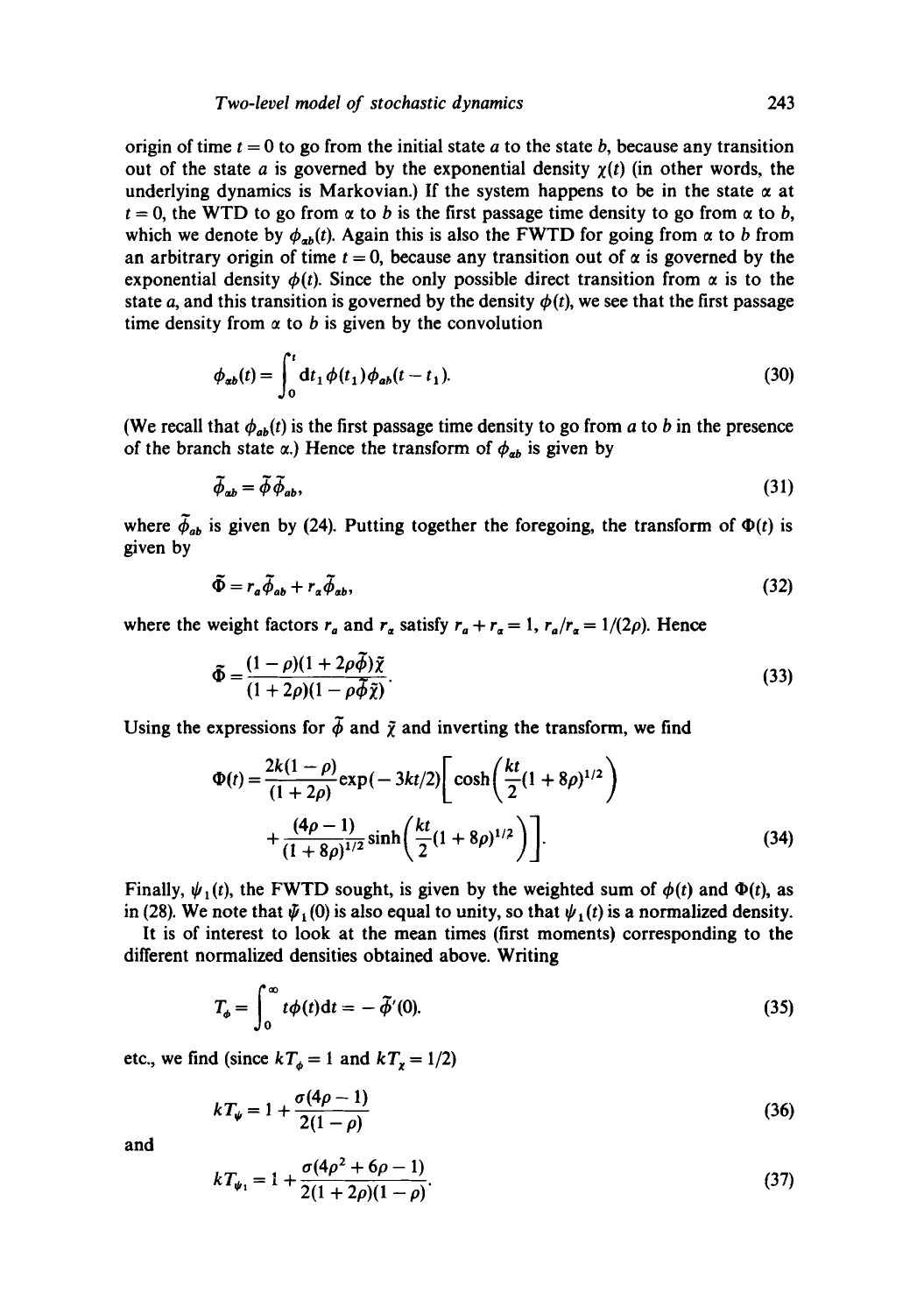## *244 V Balakrishnan and S Lakshmibala*

#### 3.2 *Transition probability*

The MFA thus amounts to treating  $x(t)$  as a dichotomic process that jumps between the value  $x_a$  and  $x_b$  with a (non-exponential) waiting time density  $\psi(t)$ . There is no question of individual realizations of the system any longer, as the averaging over configurations has been done already in computing  $\psi(t)$ . It is worth noting that the original Markovian dynamics is replaced in the MFA by a non-Markovian process, as  $\psi(t)$  is not an exponential density.

In the simple model under consideration, we have merely to find the probability that  $x = x_b$  at time t, given that  $x = x_a$  at  $t = 0$ . Let us denote this probability by  $P(x_b, t | x_a)$ . Then (since the same WTD governs both  $x_a \rightarrow x_b$  and  $x_b \rightarrow x_a$  transitions),

$$
\mathbb{P}(x_a, t | x_b) = \mathbb{P}(x_b, t | x_a),\tag{38}
$$

and

$$
\mathbb{P}(x_a, t | x_a) = 1 - \mathbb{P}(x_b, t | x_a) = \mathbb{P}(x_b, t | x_b). \tag{39}
$$

A straightforward enumeration procedure yields, for the transform of P, the expression (see Appendix B)

$$
\widetilde{\mathbb{P}}(x_b, u | x_a) = \widetilde{\mathbb{P}}(x_a, u | x_b) = \widetilde{\psi}_1(u) / [u(1 + \widetilde{\psi}(u))],\tag{40}
$$

where  $\psi_1(t)$  is the first waiting time density as defined in §3.1 (see eq. (28)). From (39), we have also

$$
\widetilde{\mathbb{P}}(x_a, u | x_a) = \widetilde{\mathbb{P}}(x_b, u | x_b) = u^{-1} - \widetilde{\mathbb{P}}(x_a, u | x_b). \tag{41}
$$

#### 3.3 *Moments and the correlation function in the MFA*

As the mean waiting time  $T_{\psi}$  is the same when  $x = x_a$  or when  $x = x_b$ , and the stochastic process is a stationary one, it follows trivially that

$$
\langle x^n \rangle_{\text{MF}} = (1/2)(x_a^n + x_b^n),\tag{42}
$$

and hence

$$
\langle (\Delta x)^2 \rangle_{\text{MF}} = (1/4)(x_a - x_b)^2. \tag{43}
$$

(Here  $\langle \cdot \rangle_{MF}$  stands for the corresponding average evaluated in the MFA.) The autocorrelation function of  $x$  is given by

$$
C_{\text{MF}}(t) = (1/2) \sum (x_i - \langle x \rangle_{\text{MF}})(x_j - \langle x \rangle_{\text{MF}}) \mathbb{P}(x_i, t | x_j)
$$
(44)

where  $x_i, x_j$  run over the values  $x_a$  and  $x_b$ , and the factor 1/2 comes from  $\mathbb{P}^{\text{st}}(x_j)$ . Using the results of  $\S 3.2$ , (44) simplifies to

$$
C_{\text{MF}}(t) = (1/4)(x_a - x_b)^2 [1 - 2\mathbb{P}(x_b, t | x_a)]. \tag{45}
$$

Since  $P(x_b,0|x_a)=0$ , it is evident that  $C_{MF}(0)=\langle (\Delta x)^2 \rangle_{MF}$ , as required. The Laplace transform of (45) gives

$$
\widetilde{C}_{\text{MF}}(u) = \frac{(x_a - x_b)^2}{4u} \left[ 1 - \frac{2\widetilde{\psi}_1}{1 + \widetilde{\psi}} \right].
$$
\n(46)

Since  $\tilde{\psi}_1(0) = 1$  and  $\tilde{\psi}(0) = 1$ , we see that  $\tilde{C}_{MF}(u)$  has no pole at  $u = 0$ , and that  $C_{MF}(t)$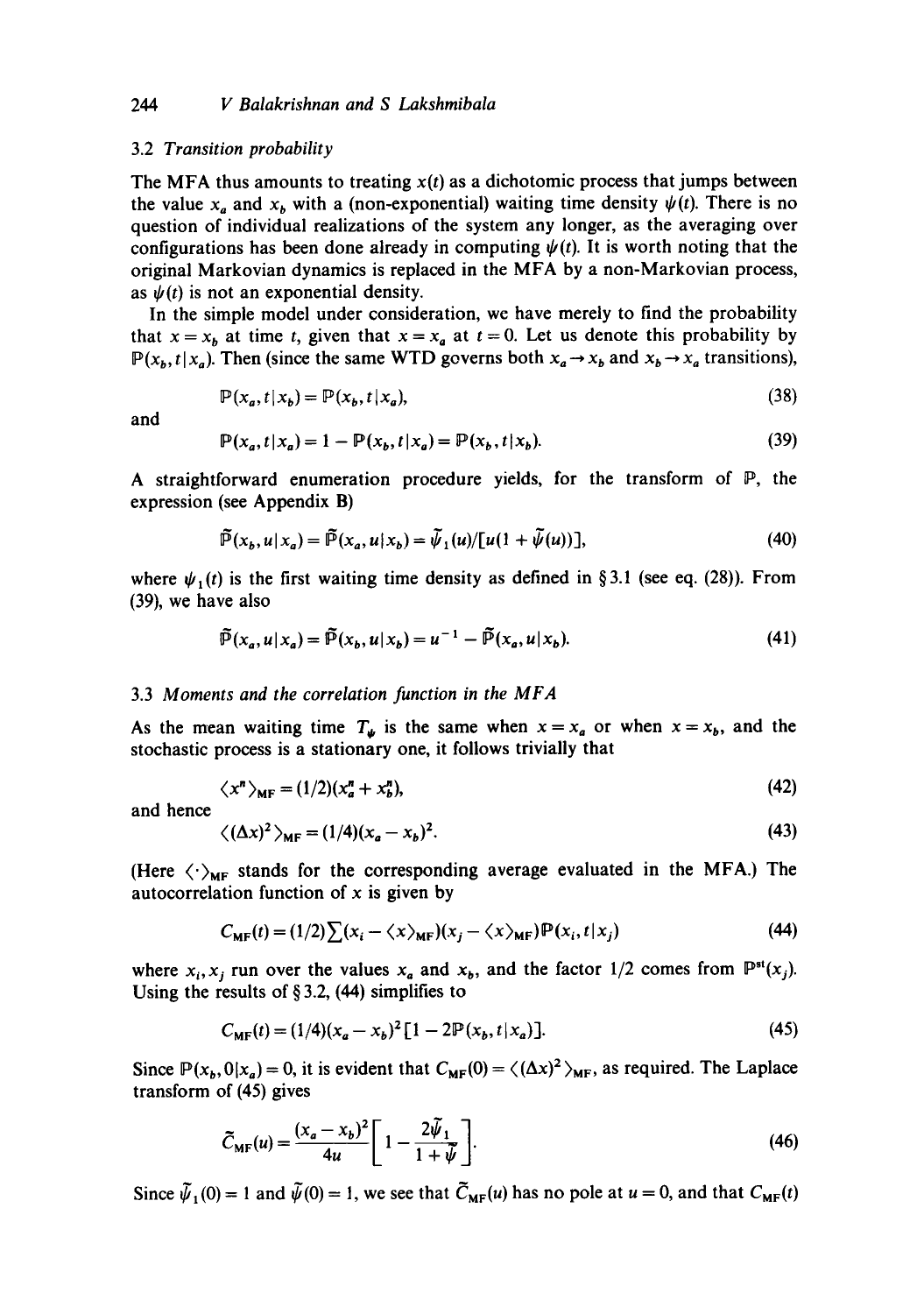does tend to zero at  $t \to \infty$ . The explicit expression for  $\tilde{C}_{MF}(u)$  as a function of u is a bit lengthy, and is recorded in Appendix B, (B.3)-(B.5). It is the ratio of a quadratic in  $u$  and a cubic in  $u$ .

#### 3.4 *Comparison of the MFA and the exact solution*

As 'translational invariance' (in the present case, the symmetry between the levels  $x_a$ and  $x_b$ ) is restored by configuration averaging, one expects the static moments  $\langle x^n \rangle_{MF}$ to agree with the exact expressions  $\langle x^n \rangle$ . Equations (12) and (42) bear this out.

The variance of x is, however, another matter. This involves the square of the mean, and therefore the result depends on whether the configuration averaging is done before or after the mean is squared. The exact answer, given by (15), differs from that in the MFA, (43). We note that this remains so even if the mean value of x is zero, i.e., even if  $x_a + x_b = 0$ . (In other words, the discrepancy cannot be removed by merely changing the reference level of  $x$ .) We find

$$
\langle \langle (\Delta x^2) \rangle / \langle (\Delta x)^2 \rangle_{\text{MF}} = 1 - (2/9)\sigma (1 - \sigma)(1 - 4\rho)^2. \tag{47}
$$

The MFA therefore overestimates the variance. For a given value of the randomness parameter  $\sigma$ , the discrepancy decreases as the asymmetry parameter  $\rho$  increases from 0 to 1/4 (at which point the difference vanishes), and then increases again as  $\rho$  increases from 1/4 to 1. Figure 2(a) illustrates this for the maximally disordered case,  $\sigma = 1/2$ . When  $\rho = 1/2$  (the symmetric or unbiased case), the ratio in (47) is 17/18, so that the MFA overestimates the true variance by  $1/17$ , or by about  $6\%$ . The same figure obtains also in the case  $\rho \rightarrow 0$ , even though one might naively expect the discrepancy to vanish as the bias factor for a transition from the state a to the branch state  $\alpha$  (or from b to  $\beta$ ) tends to zero. The reason, of course, is that the value  $\sigma = 1/2$  implies that the configuration of states is 'asymmetric' (i.e., either B or C) in 50% of the



**Figure 2.** The ratio of the exact configuration-averaged variance of  $x$  to the variance in the mean-field approximation, (a) as a function of the asymmetry or bias parameter  $\rho$ , for  $\sigma = 1/2$ ; (b) as a function of the randomness parameter  $\sigma$ , for  $\rho = 1/2$ .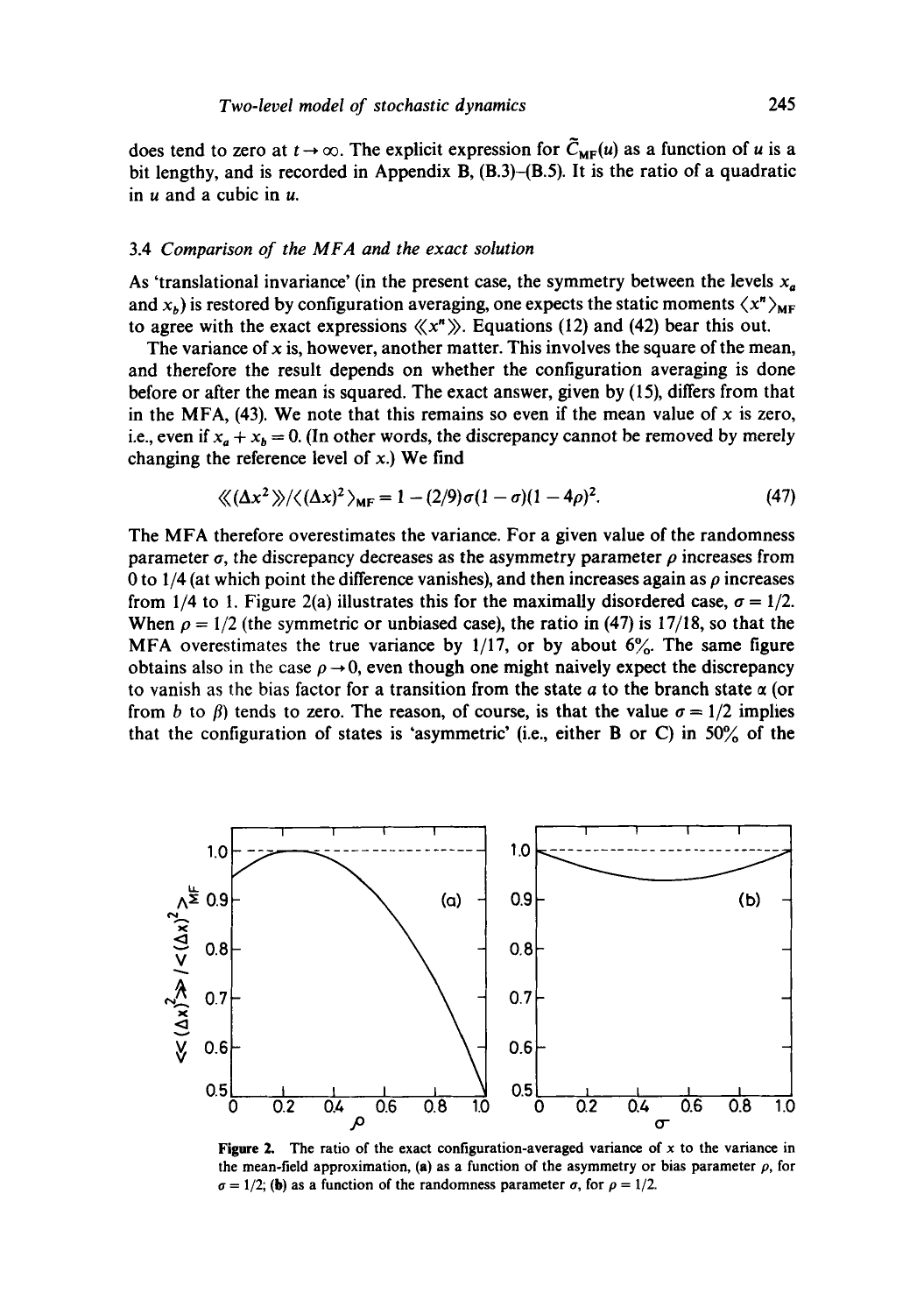

Figure 3. The correlation function of x, in units of  $(1/4)(x_a - x_b)^2$ , as a function of time, in the case  $\sigma = 1/2$ ,  $\rho = 1/2$ .

realizations; and even at  $\rho = 0$ ,  $P_B^{st}(a) \neq P_B^{st}(b)$  (and similarly for realization C). As  $\rho \rightarrow 1$ , the discrepancy given by (47) increases: the MFA can then overestimate the true variance by as much as 100%, in the case of maximal disorder ( $\sigma = 1/2$ ). (See also the comment following (A.14) in Appendix A.)

For a fixed value of the asymmetry parameter  $\rho$ , the difference between the exact variance and the MFA result is largest for  $\sigma = 1/2$ , as expected. This is illustrated in figure 2(b), drawn for  $\rho = 1/2$  (no bias present). The ratio in (47) is again 17/18 at  $\sigma = 1/2$ , so that the error is about 6% at its largest.\*

The variance is just the  $t = 0$  limit of the correlation function  $C(t)$ . In order to get a quantitative estimate of the difference between  $C_{MF}(t)$  and the exact correlation  $C(t)$ , we have plotted these functions in figure 3 in the symmetric ( $\rho = 1/2$ ), maximally disordered ( $\sigma = 1/2$ ) case. From (19), we find that  $C(t)$  is given in this case by

$$
C(t) = (1/4)(x_a - x_b)^2 [(1/3) \exp(-kt) + (1/4) \exp(-2kt)(1 + \cosh(\sqrt{2kt}) + (1/\sqrt{2}) \sinh(\sqrt{2kt})) + 1/9 \exp(-3kt)],
$$
\n(48)

<sup>\*</sup> Clearly, higher order cumulants calculated in the MFA would also deviate from the exact configurationaveraged values, for a reason essentially similar to that in the case of the variance.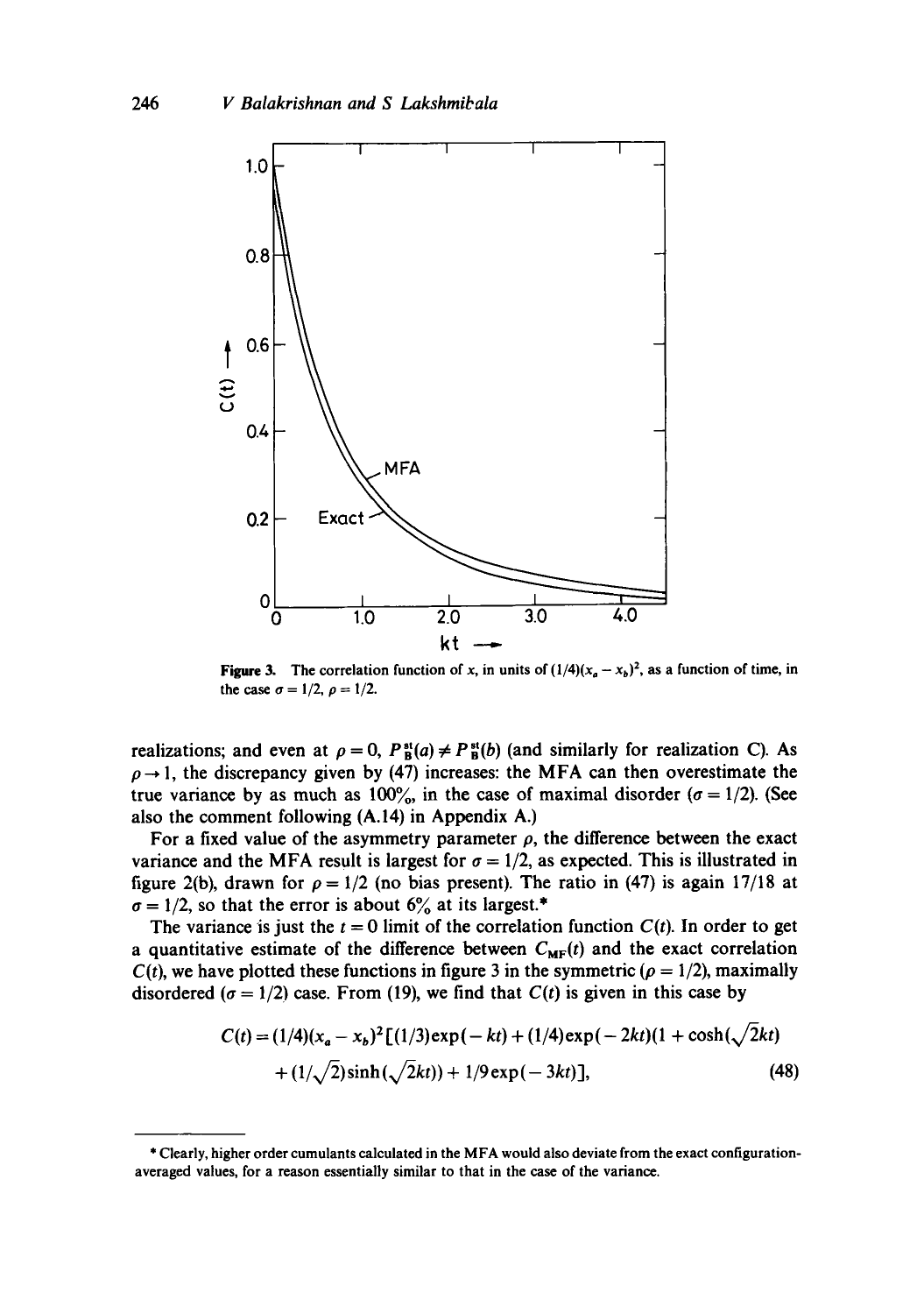which is a superposition of five exponentials: we have

$$
C(t) = (1/4)(x_a - x_b)^2 [0.2134 \exp(-0.5858 kt) + 0.3333 \exp(-kt) + 0.25 \exp(-2kt) + 0.1111 \exp(-3kt) + 0.0366 \exp(-3.4142 kt)]. \tag{49}
$$

On the other hand,  $C_{MF}(t)$  is a superposition of three exponentials, given in this case  $(\rho = 1/2, \sigma = 1/2)$  by (see Appendix B)

$$
C_{\text{MF}}(t) \simeq (1/4)(x_a - x_b)^2 [0.2411 \exp(-0.4486 \, kt) + 0.5769 \exp(-1.4268 \, kt) + 0.1820 \exp(-3.1246 \, kt)].
$$
\n(50)

The behaviour of  $C(t)$  at long times is controlled by the smallest relaxation rate. In the particular model under consideration, this occurs in realization D, which can be regarded as a linear chain of four sites (ordered  $\alpha$ , a, b,  $\beta$ , with transition rates as in figure 1). The (exact) value of the smallest relaxation rate is

$$
\lambda_{\min} = [5/2 - \rho - (9/4 - \rho + \rho^2)^{1/2}]k,\tag{51}
$$

which is less than k. In the symmetric case  $\rho = 1/2$ , this becomes  $\lambda_{\min} = (2 - \sqrt{2})k \approx$ 0"5858k. In contrast, the smallest relaxation rate predicted by the MFA (for the values  $\rho = 1/2$ ,  $\sigma = 1/2$  of the parameters  $\rho$  and  $\sigma$ ) is about 0-4486k, a relative error of about 23%, but this is compensated for by the differences in the coefficients weighting the exponentials in the two cases. It is evident from figure 3 that the MFA is a rather good approximation to the exact solution even in the maximally disordered case  $(\sigma = 1/2)$ .

The relaxation rates as predicted by the MFA are given by the negatives of the zeroes of the cubic  $d(u)$  ((B.5), Appendix B.) We note that these rates are dependent on both  $\rho$  and  $\sigma$  in the MFA, owing to the occurrence of  $\sigma$  in the effective WTD  $\psi(t)$ , whereas the exact rates are of course independent of the randomness parameter  $\sigma$ . We may examine further how this spurious dependence affects the long-time behaviour of  $C_{MF}(t)$ . As  $\rho \rightarrow 1$ , we see that  $\lambda_{min} \rightarrow 0$ , which is to be expected. (The smallness of the  $a \rightarrow b$  and  $b \rightarrow a$  transition rates as  $\rho \rightarrow 1$  leads to very slow relaxation.) We find

$$
\lambda_{\min} \simeq (4/3)k(1-\rho) \tag{52}
$$

correct to first order in  $(1 - \rho)$ . In the MFA, too, the smallest relaxation rate tends to zero as  $\rho \rightarrow 1$ , but we find (see Appendix B, Eq. B.7)

$$
(\lambda_{\min})_{MF} \simeq (4/3)k(1-\rho)(2-\sigma)^{-1}
$$
\n(53)

to first order in  $(1 - \rho)$ . ((52) and (53) agree at  $\sigma = 1$ .) At the other extreme, as  $\rho \rightarrow 0$ , we find that  $\lambda_{\min}$  approaches k (from below), according to

$$
\lambda_{\min} \approx k - (2/3)k\rho + 0(\rho^2). \tag{54}
$$

In the MFA, we find (from Appendix **B, Eq. (B.8))** 

$$
(\lambda_{\min})_{MF} \simeq k - 2k\rho + 0(\rho^2)
$$
\n(55)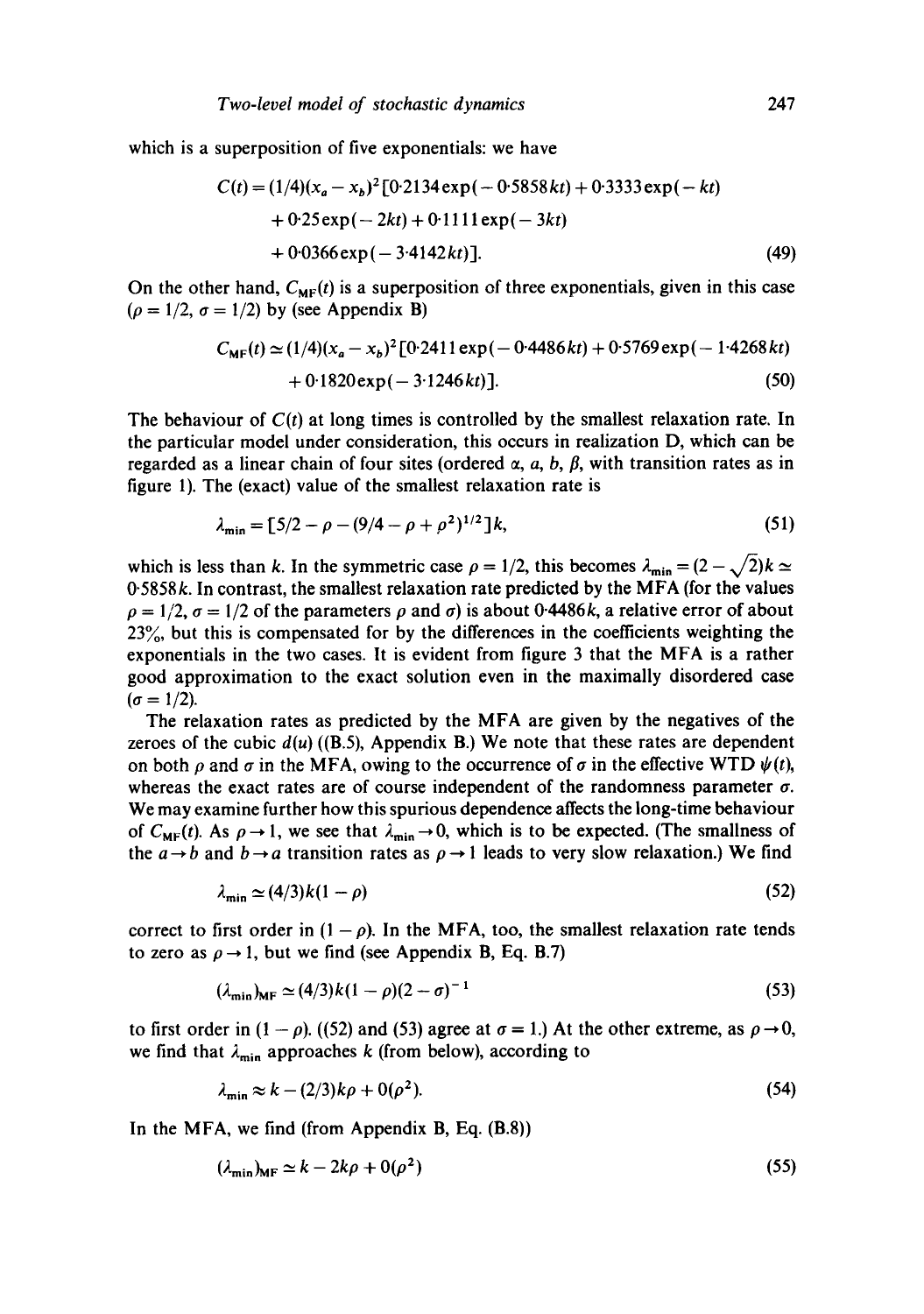for all  $\sigma$  *except* the limiting value  $\sigma = 1$ . (In the limiting case  $\sigma = 1$ , the MFA coincides with the exact solution, as discussed below. Hence  $(\lambda_{\min})_{MF}$  behaves as in (54) when  $\sigma=1$  and  $\rho\rightarrow 0.$ )

What are the main qualitative differences between the exact solution and the MFA in a problem of this kind? We have, first, the differences in the expressions for the cumulants (as exemplified by the variance) owing to the premature configurationaveraging performed in the MFA. The second feature is the spurious dependence of the dynamics (i.e., the relaxation rates) on the parameter  $\sigma$  characterizing the disorder, again arising for essentially the same reason. A third feature, related to the second, is the introduction of non-Markovian effects into what is essentially a Markovian random walk on a set of sites with quenched 'spatial' disorder. We have already discussed the first two aspects in the foregoing.

The third aspect arises in the MFA because the effective waiting-time density (in the present problem,  $\psi(t)$  is not a simple exponential function of time, implying that successive transitions governed by the WTD are temporally correlated in a non-Markovian manner. The origin of this effect lies in the 'bunching up' of more than one state of the original Markov chain into a single 'level'. In the model under consideration, the two states a and  $\alpha$  (respectively, b and  $\beta$ ) are bunched together in the MFA into a 'level' in which  $x = x_a$  (respectively,  $x = x_b$ ), and then we speak of transition probabilities  $P(x_a, t | x_b)$ , etc., from one level to another. It is evident that similar comments apply to more complicated situations, such as diffusion on a random comb (White and Barma 1984; Havlin *et al* 1987; Goldhirsch and Noskowicz 1987; Balakrishnan and Van den Broeck 1990). In the latter case, we have an arbitrary number of 'branch' states connected to each 'principal' state (or site on the backbone of the comb), with a prescribed number distribution. All these states are bunched together in the MFA to compute the effective WTD at each backbone site for inter-site transitions. It is this 'projection' of states that is responsible for the non-Markovian effects in the MFA.

Finally, it is worth noting that the MFA we have developed can be checked, in some sense, by the following consistency test. (In particular, we have in mind the correctness of our expressions for the effective WTD  $\psi$  and the effective FWTD  $\psi_1$ ). In the absence of the (quenched) disorder, we should expect the MFA to coincide with the exact calculation, as there is no configuration-averaging involved. The disorder disappears in the limits  $\sigma = 0$  (no branch sites at all) and  $\sigma = 1$  (branch sites present with probability one.) The limit  $\sigma = 0$  is a trivial one - only the two-state configuration A survives. It is easily verified (see Appendix B, (B.9) and (B.10)) that the MFA, too, reduces to this solution when  $\sigma = 0$ . At the other extreme, when  $\sigma = 1$ , only the realization D survives. Thus

$$
[C(t)]_{\sigma=1} = C_{\mathcal{D}}(t) \tag{56}
$$

where  $C_{\mathbf{D}}(t)$  is given explicitly in (A.11). On setting  $\sigma = 1$  in the MFA (see Appendix B,  $(B.11)$  and  $(B.12)$ ), we find that

$$
[C_{\text{MF}}(t)]_{\sigma=1} = C_{\text{D}}(t) \tag{57}
$$

showing that the mean field solution matches the exact solution in the limit  $\sigma = 1$  as well.

In conclusion, the mean field approximation we have developed for the problem under consideration reduces to the exact solution in the absence of disorder, as it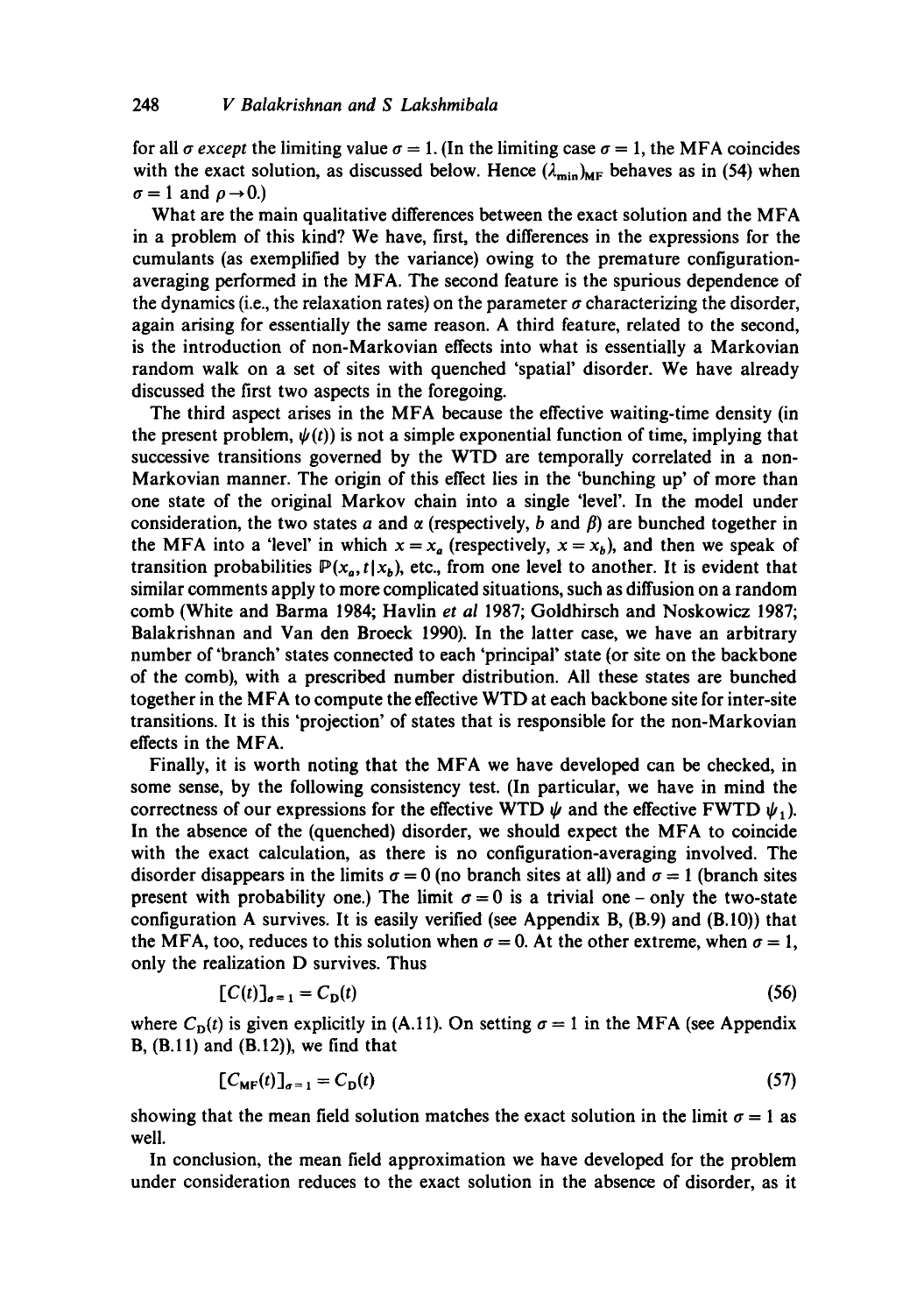should; further, it is a rather good approximation to the exact solution even when the disorder is maximal, as may be seen at a glance from the behaviour of the correlation function in figure 3.

## **Acknowledgement**

One of the authors (SL) thanks the Council of Scientific and Industrial Research, India, for financial support.

# **Appendix A**

In realization A, the indices  $i, j$  run over the two values  $a$  and  $b$ . The resolvent  $G_A = (u - W_A)^{-1}$  is the 2 × 2 matrix

$$
G_A = \Delta_A^{-1} \begin{pmatrix} u+k & k \\ k & u+k \end{pmatrix}, \quad \Delta_A = u(u+2k). \tag{A1}
$$

The correlation function is given by (17), and in this case it is simply

$$
C_A(t) = (1/4)(x_a - x_b)^2 \exp(-2kt).
$$
 (A2)

In realization B, i and j run over the values  $\alpha$ , a and b, in that order. The resolvent matrix is found to be

$$
G_{\rm B} = \Delta_{\rm B}^{-1} \begin{pmatrix} u^2 + 3uk + 2k^2 \rho & 2k\rho(u+k) & 2k^2 \rho \\ k(u+k) & (u+k)^2 & k(u+k) \\ 2k^2(1-\rho) & 2k(1-\rho)(u+k) & u^2 + 3uk + 2k^2(1-\rho) \\ (A3)
$$

where

$$
\Delta_{\mathbf{B}} = u(u+k)(u+3k). \tag{A4}
$$

After a bit of algebra, (17) yields in this case

$$
C_{B}(t) = (2/9)(x_{a} - x_{b})^{2}(1 - \rho)[3\rho \exp(-kt) + (1 - \rho)\exp(-3kt)].
$$
 (A5)

Realization C is obtained from B by the replacements  $a \rightarrow b$ ,  $b \rightarrow a$ ,  $\alpha \rightarrow \beta$ . The indices *i, j* now run over the values a, b and  $\beta$ , in that order. The resolvent matrix  $G_c$ is therefore obtained from  $G_B$  by reflecting each element of the latter about the centre of the matrix. ( $\Delta_C$  is evidently equal to  $\Delta_B$ .) Moreover, the correlation function  $C_B(t)$ is symmetric under the interchange  $x_a \leftrightarrow x_b$ , so that it remains unchanged in realization C, i.e.,

$$
C_{\mathcal{C}}(t) = C_{\mathcal{B}}(t). \tag{A6}
$$

(We note that going from B to C does not involve replacing the asymmetry parameter  $\rho$  by  $1 - \rho$ .)

In realization D, i and j run over  $\alpha$ , a, b and  $\beta$ , in that order. The resolvent is given by

$$
G_{\mathbf{D}} = \Delta_{\mathbf{D}}^{-1} g \tag{A7}
$$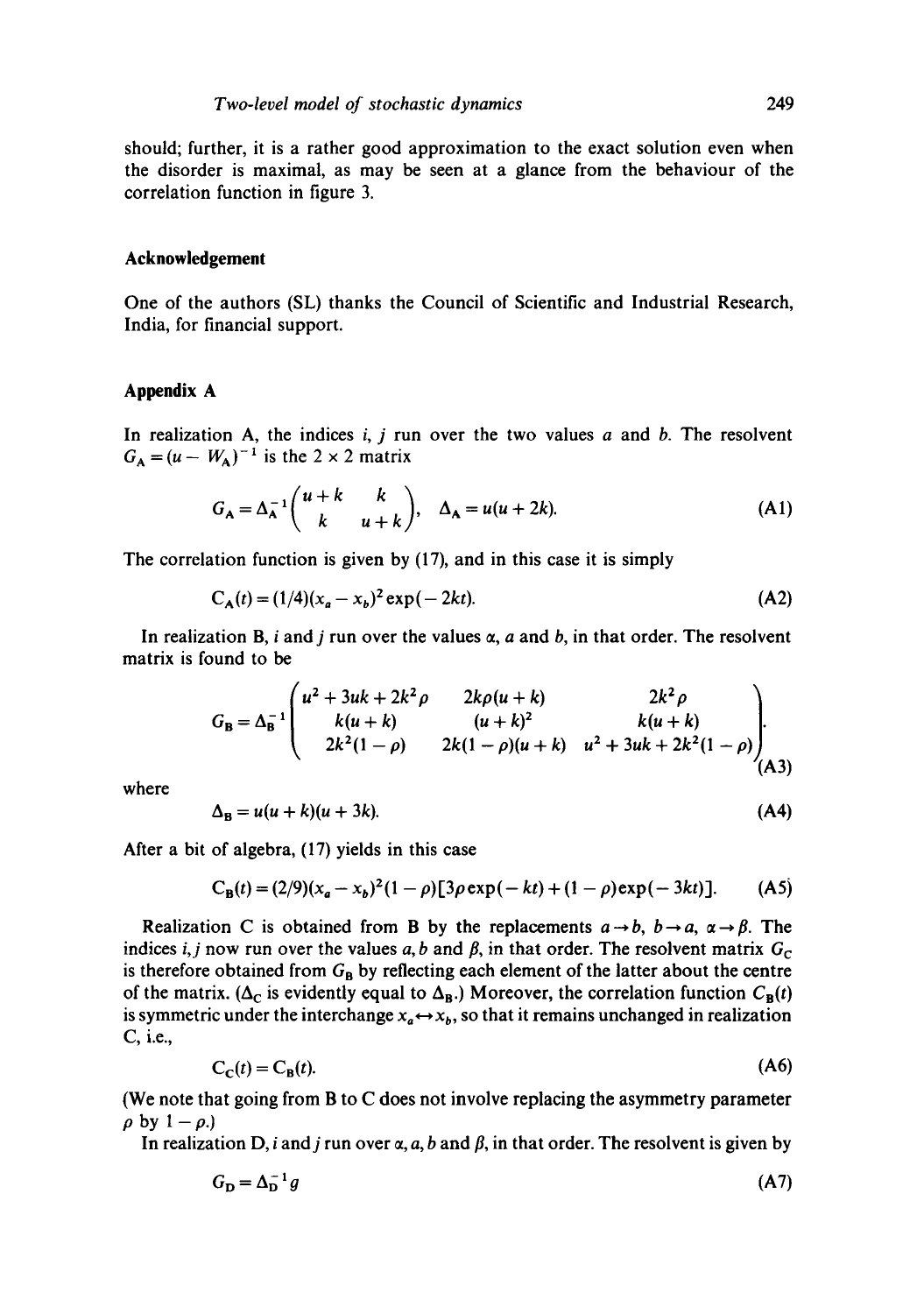where

$$
\Delta_{\mathbf{D}} = u(u + (1 + 2\rho)k)(u^2 + (5 - 2\rho)uk + 4k^2(1 - \rho)),
$$
 (A8)

and the  $(4 \times 4)$  matrix g has the following elements (using the symmetry properties of the configuration D):

$$
g_{11} = g_{44} = u^3 + 5u^2k + 2(2 + 3\rho - 2\rho^2)uk^2 + 4k^3\rho(1 - \rho),
$$
  
\n
$$
g_{12} = g_{43} = 2k\rho(u^2 + 3uk + 2k^2(1 - \rho))
$$
  
\n
$$
g_{13} = g_{42} = 4k^2\rho(1 - \rho)(u + k),
$$
  
\n
$$
g_{14} = g_{41} = 4k^3\rho(1 - \rho),
$$
  
\n
$$
g_{21} = g_{34} = k(u^2 + 3uk + 2k^2(1 - \rho)),
$$
  
\n
$$
g_{22} = g_{33} = (u + k)(u^2 + 3uk + 2k^2(1 - \rho)),
$$
  
\n
$$
g_{23} = g_{32} = 2k(1 - \rho)(u + k)^2,
$$
  
\n
$$
g_{24} = g_{31} = 2k^2(1 - \rho)(u + k).
$$
  
\n(A9)

After some algebra, we obtain the following expression for the transform of the correlation function in realization D:

$$
\widetilde{C}_{\mathbf{D}}(u) = (1/4)(x_a - x_b)^2 \left[ \frac{(1+2\rho)u + k(1+12\rho - 4\rho^2)}{(1+2\rho)\{u^2 + (5-2\rho)u + 4k^2(1-\rho)\}} \right].
$$
 (A10)

We note that the factor  $(u + (1 + 2\rho)k)$  in  $\Delta_{\mathbf{D}}$  gets cancelled out, so that there is no contribution to  $C_{\mathbf{D}}(t)$  from the relaxation rate  $k(1 + 2\rho)$ . Inverting the transform in  $(A10)$ , we get

$$
C_{\mathbf{D}}(t) = (1/4)(x_a - x_b)^2 \exp[-(5/2 - \rho)kt]
$$
  
 
$$
\times \left[ \cosh(rkt) + \frac{(8\rho - 2\rho^2 - 3/2)}{r(1 + 2\rho)} \sinh(rkt) \right],
$$
 (A11)

where

$$
r = (9/4 - \rho + \rho^2)^{1/2}.
$$
 (A12)

As a simple check, we consider the limiting cases  $\rho = 0$  and  $\rho = 1$ . We find, first,

$$
\lim_{\rho \to 0} C_{\mathbf{D}}(t) = (1/4)(x_a - x_b)^2 \exp(-4kt). \tag{A13}
$$

This is precisely what one should expect:  $P^{st}(\alpha) = P^{st}(\beta) = 0$  in this case, and the rates for the transitions  $a \rightarrow b$  and  $b \rightarrow a$  are equal, each given by 2k. This is similar to the situation in realization A, except that  $k$  is replaced by  $2k$ . Similarly, we find that

$$
\lim_{\rho \to 1} C_{\mathbf{D}}(t) = (1/4)(x_a - x_b)^2,
$$
\n(A14)

with no *t*-dependence at all. But when  $\rho = 1$ , the  $a \rightarrow b$  and  $b \rightarrow a$  rates vanish, so that the configuration is essentially split into two disjoint pieces  $(\alpha, a)$  and  $(b, \beta)$  with no time evolution of the value of x possible. Hence  $C<sub>D</sub>(t)$  remains unaltered from its initial (equilibrium) value  $C_D(0)$  in this limiting case.

Combining  $(A2)$ ,  $(A5)$ ,  $(A6)$  and  $(A11)$ , we get eq.  $(18)$  for  $C(t)$ .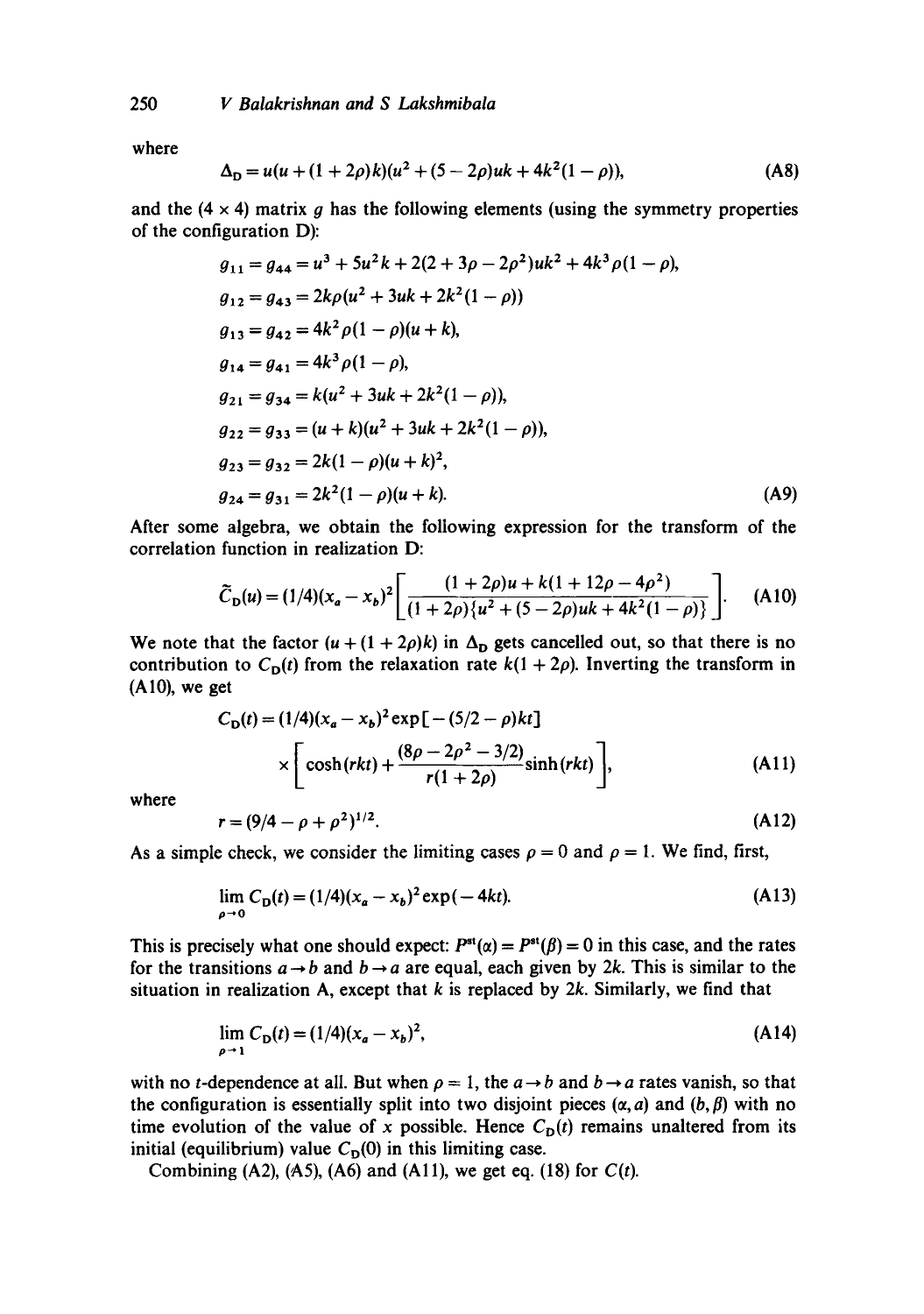# **Appendix B**

In the MFA,  $x(t)$  is a dichotomic process with an effective waiting time density  $\psi(t)$ in each of the levels  $x_a$ ,  $x_b$ . Contributions to the transition probability  $P(x_b, t|x_a)$ must necessarily involve an odd number  $(2l + 1)$  of jumps  $x_a \rightarrow x_b \rightarrow x_a \rightarrow \cdots \rightarrow x_b$ , and the corresponding probabilities are in convolution. Hence

$$
\widetilde{\mathbb{P}}(x_b, u|x_a) = \sum_{l=0}^{\infty} \widetilde{\psi}_1(\widetilde{\psi})^{2l} (1 - \widetilde{\psi})/u,
$$
\n(B1)

where  $\psi_1(t)$  is the FWTD (the WTD for the first jump from an arbitrary origin of time), and the final factor  $(1 - \tilde{\psi})/u$  is the transform of the holding time distribution corresponding to the WTD  $\psi(t)$ : this factor takes care of the requirement that no more than  $(2l + 1)$  jumps occur in the time interval t. Therefore

$$
\tilde{\mathbb{P}}(x_b, u|x_a) = \tilde{\psi}_1 / [u(1 + \tilde{\psi})],\tag{B2}
$$

which is (40).

To find  $C_{MF}(u)$  from (46), we use (27), (28) and (33). Substituting the expressions  $= k(u + k)^{-1}$  and  $\tilde{\chi} = 2k(u + 2k)^{-1}$  in these, and simplifying, one obtains

$$
\tilde{C}_{MF}(u) = (1/4)(x_a - x_b)^2 (n(u)/d(u)),
$$
\n(B3)

where

$$
n(u) = (1 + 2\rho)u^{2} + (3 - \sigma + 6\rho + 8\sigma\rho - 4\sigma\rho^{2})uk
$$
  
+ 
$$
(2 - \sigma + 2\rho + 10\sigma\rho - 4\rho^{2})k^{2},
$$
 (B4)

and

$$
d(u) = (1 + 2\rho)[u3 + (5 + \sigma - 2\sigma\rho)u2k + (8 - 2\rho + \sigma - 4\sigma\rho)uk2 + 4(1 - \rho)k3].
$$
 (B5)

 $C_{MF}(t)$  decays to zero from the value  $(x_a - x_b)^2/4$  at  $t = 0$  via a superposition of three exponentials, the rates being given by the negatives of the roots of  $d(u) = 0$ . (This cubic equation has three real, negative roots in the physical range of the parameters  $\sigma$  and  $\rho$ .) In the special case  $\rho = 1/2$ ,  $\sigma = 1/2$ , we get

$$
\widetilde{C}_{\text{MF}}(u) = (1/4)(x_a - x_b)^2 \left[ \frac{2u^2 + 7uk + 4k^2}{2u^3 + 10u^2k + 13uk^2 + 4k^3} \right].
$$
 (B6)

The roots of the denominator are  $-0.4486k$ ,  $-1.4268k$  and  $-3.1246k$ . Using these to invert the transform, we obtain (50) for  $C_{MF}(t)$ .

The long-time behaviour of  $C_{MF}(t)$  is controlled by the zero of  $d(u)$  with the smallest magnitude, as discussed in the text. As  $\rho \rightarrow 1$ , this root approaches 0. Calling this root  $-(\lambda_{\min})_{\text{MF}}$ , we find

$$
(\lambda_{\min})_{MF} = (4/3)k(1-\rho)(2-\sigma)^{-1} + \alpha((1-\rho)^2). \tag{B7}
$$

Again, as  $\rho \rightarrow 0$ , this root approaches  $-k$ . We now find

$$
(\lambda_{\min})_{\text{MF}} = k(1 - 2\rho) + \alpha(\rho^2),\tag{B8}
$$

provided  $\sigma \neq 1$ . (The case  $\sigma = 1$  is dealt with below.)